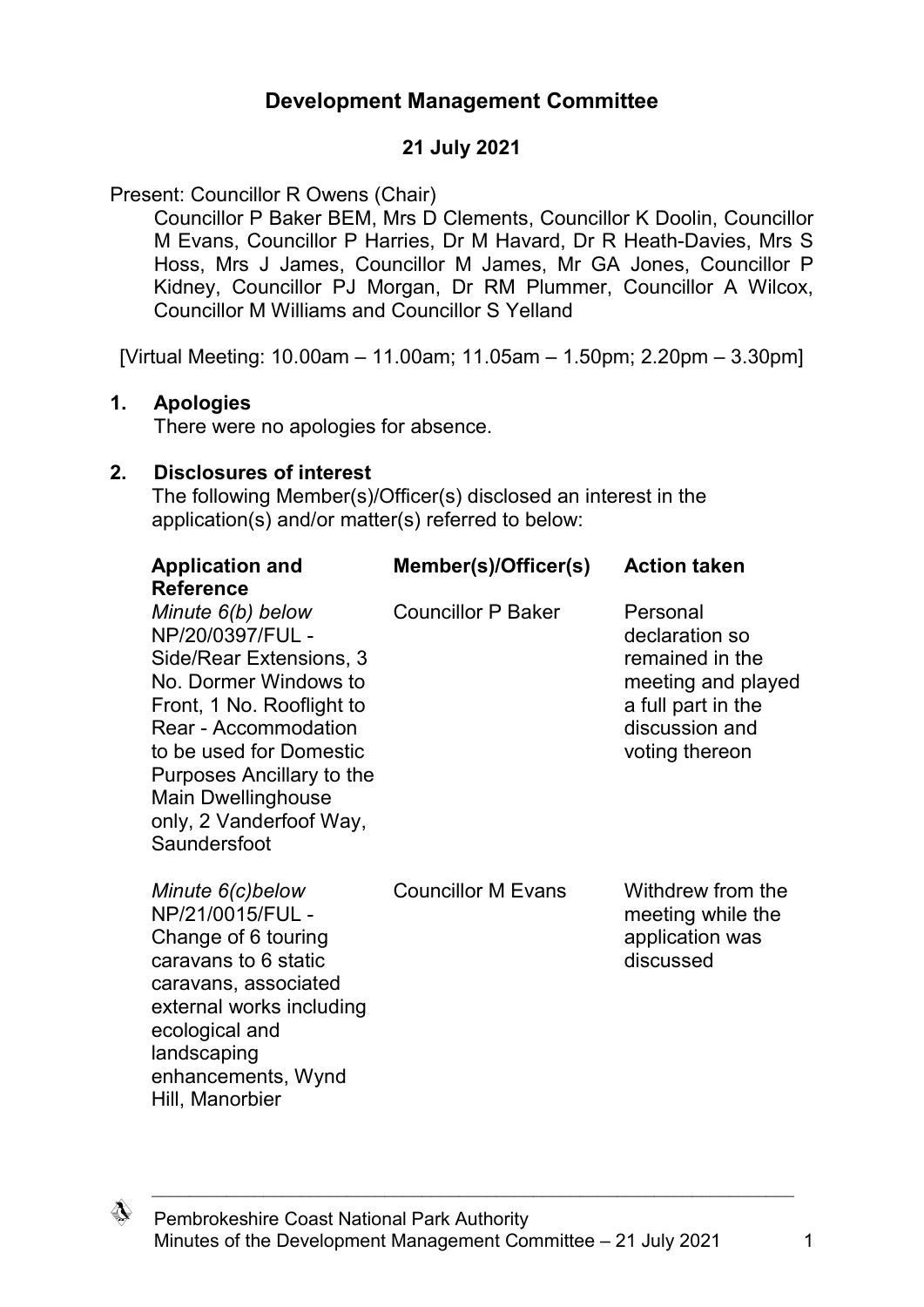| Minute 6(e)below<br>NP/21/0110/FUL-<br>Replacement dwelling,<br>Pencastell, Moylegrove                                                                                                       | <b>Councillor M James</b> | Personal<br>declaration so<br>remained in the<br>meeting and played<br>a full part in the<br>discussion and<br>voting thereon |
|----------------------------------------------------------------------------------------------------------------------------------------------------------------------------------------------|---------------------------|-------------------------------------------------------------------------------------------------------------------------------|
| Minute 6(f) below<br>NP/21/0149/FUL<br>Change of use of land to<br>create seasonal camping<br>facility (7 no. tents &<br>siting of welfare facility<br>structure) - Speedlands<br>Farm, Dale | <b>Councillor M Evans</b> | Personal<br>declaration so<br>remained in the<br>meeting and played<br>a full part in the<br>discussion and<br>voting thereon |
| Minute 7(a) below<br><b>EC/16/0044 Medical</b><br>Hall, Tudor Square,<br>Tenby                                                                                                               | <b>Councillor M Evans</b> | Personal<br>declaration so<br>remained in the<br>meeting and played<br>a full part in the<br>discussion and<br>voting thereon |

#### **3. Minutes**

The minutes of the meeting held on the 9 June 2021, 16 June 2021 and 21 June 2021 were presented for confirmation and authentication.

It was **RESOLVED** that the minutes of the meeting held on the 9 June 2021, 16 June 2021 and 21 June 2021be confirmed and authenticated.

### **NOTED.**

#### **4. Right to speak at Committee**

The Chairman informed Members that due notification (prior to the stipulated deadline) had been received from interested parties who wished to exercise their right to speak at the meeting that day. In accordance with the decision of the National Park Authority of 7<sup>th</sup> December 2011, speakers would have 5 minutes to speak. It was also noted that the Authority, at its meeting on 16 June 2021 had resolved to allow an individual who had addressed the Committee on a particular application at a previous meeting to be permitted to address the Committee again if the application was deferred for any reason to subsequent meetings, for a maximum of three minutes, provided only new material was to be presented *(the interested parties are listed below* 

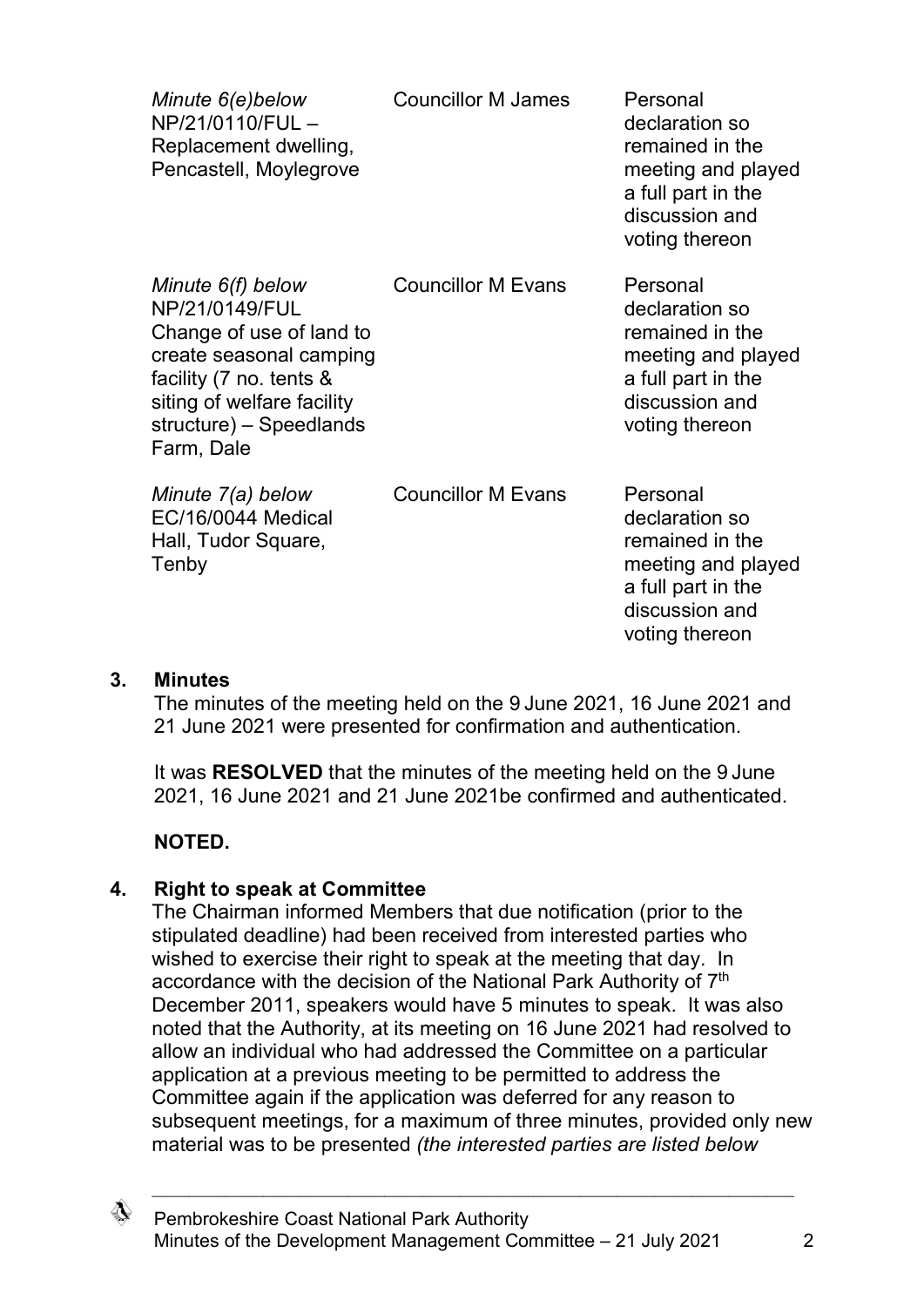*against their respective application(s), and in the order in which they addressed the Committee)*:

| <b>Reference</b><br>number                    | <b>Proposal</b>                                                                                                                                                                                                                                            | <b>Speaker</b>                                                                                                                                                     |
|-----------------------------------------------|------------------------------------------------------------------------------------------------------------------------------------------------------------------------------------------------------------------------------------------------------------|--------------------------------------------------------------------------------------------------------------------------------------------------------------------|
| NP/21/0215/FUL<br>Minute 6(a)<br>refers       | Proposed conversion and<br>extension of the existing<br>barn into a three bedroom<br>dwelling. Removal of the<br>existing residential static<br>caravan. Relocation of<br>existing hay barn and<br>replacement with a stable. -<br>Bower Farm, Broad Haven | Ruth Birt-Llewellyn<br>- Applicant                                                                                                                                 |
| NP/21/0102/FUL<br>Minute 6(d)<br>refers       | Demolition of existing<br>residential dwelling house<br>and garage. Construction of<br>new residential dwelling<br>house and garage. -<br>Ringstone, Haroldstone Hill,<br><b>Broad Haven</b>                                                               | Cllr Gill Collins -<br>Havens<br>Community<br>Council<br>Theresa Bowen -<br>Applicant<br><b>Mr Andrew</b><br>Gardner - objector<br>on behalf of<br>elderly parents |
| NP/21/0110/FUL<br>Minute 6(e)<br>refers       | Replacement Dwelling -<br>Pen-castell, Moylegrove                                                                                                                                                                                                          | Mr Richard<br>George - Objector<br>Hedydd Lloyd -<br>Community<br>Council<br>Andrew Hebard -<br>Applicant                                                          |
| NP/21/0149/FUL<br>Minute6(f)<br><b>Refers</b> | Change of use of land to<br>create seasonal camping<br>facility (7 no. tents & siting<br>of welfare facility structure) -<br>Speedlands Farm, Dale                                                                                                         | Lyn Jones –<br>Community<br>Council<br><b>Claire Williams -</b><br>Applicant                                                                                       |

## **5. Members' Duties in Determining Applications**

The Solicitor's report summarised the role of the Committee within the planning system, with particular focus on the purposes and duty of the National Park. It went on to outline the purpose of the planning system

 $\mathbb{Q}$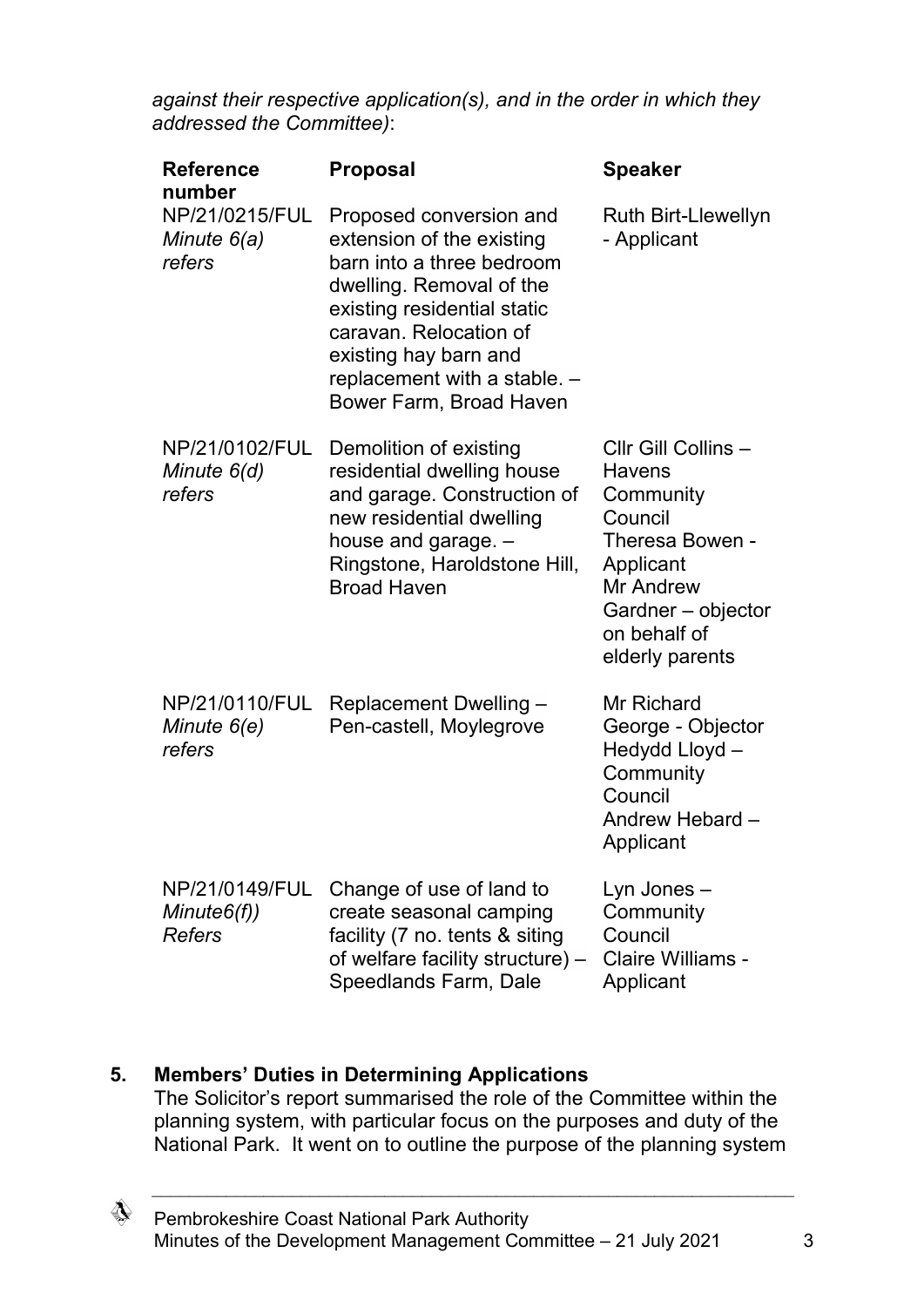and relevant considerations in decision making, the Authority's duty to carry out sustainable development, ecological considerations which included the role of the Environment Wales Act 2016, human rights considerations, the Authority's guidance to members on decision-making in committee and also set out some circumstances where costs might be awarded against the Authority on appeal.

In response to a question regarding the impact on the Authority of stricter targets for phosphate levels on the Cleddau River Special Area of Conservation, the Director of Planning and Park Direction advised that currently no planning applications were affected.

## **NOTED**

## **6. Report of Planning Applications**

The Committee considered the detailed reports of the Development Management Team Leader, together with any updates reported verbally on the day and recorded below. The Committee determined the applications as follows *(the decision reached on each follows the details of the relevant application)*:

[The Chair advised that he had altered the running order of the Committee that morning to allow the final application to be considered first]

| (a) REFERENCE:<br>APPLICANT: | NP/21/0215/FUL<br>Ms R Birt-Llewellin                              |
|------------------------------|--------------------------------------------------------------------|
| PROPOSAL:                    | Proposed conversion and extension of the existing                  |
|                              | barn into a three bedroom dwelling. Removal of the                 |
|                              | existing residential static caravan. Relocation of                 |
|                              | existing hay barn and replacement with a stable                    |
| LOCATION:                    | Bower Farm, Broad Haven, Haverfordwest,<br>Pembrokeshire, SA62 3TY |

Members were reminded that this application had been considered at the previous meeting of the Committee when it had been deferred to allow a site inspection to take place.

The application sought to convert and extend the existing stone barn with a first floor pitched roof extension. An earlier application in 2020 had been withdrawn as it could not be supported on design grounds, and while the current application had revised the roof shape, the scale of the conversion had not been reduced.

The site was outside of any centre defined in Local Development Plan 2 and while conversion of the building was permitted under Policies 7 and 48 subject to payment of a commuted sum (a unilateral agreement had

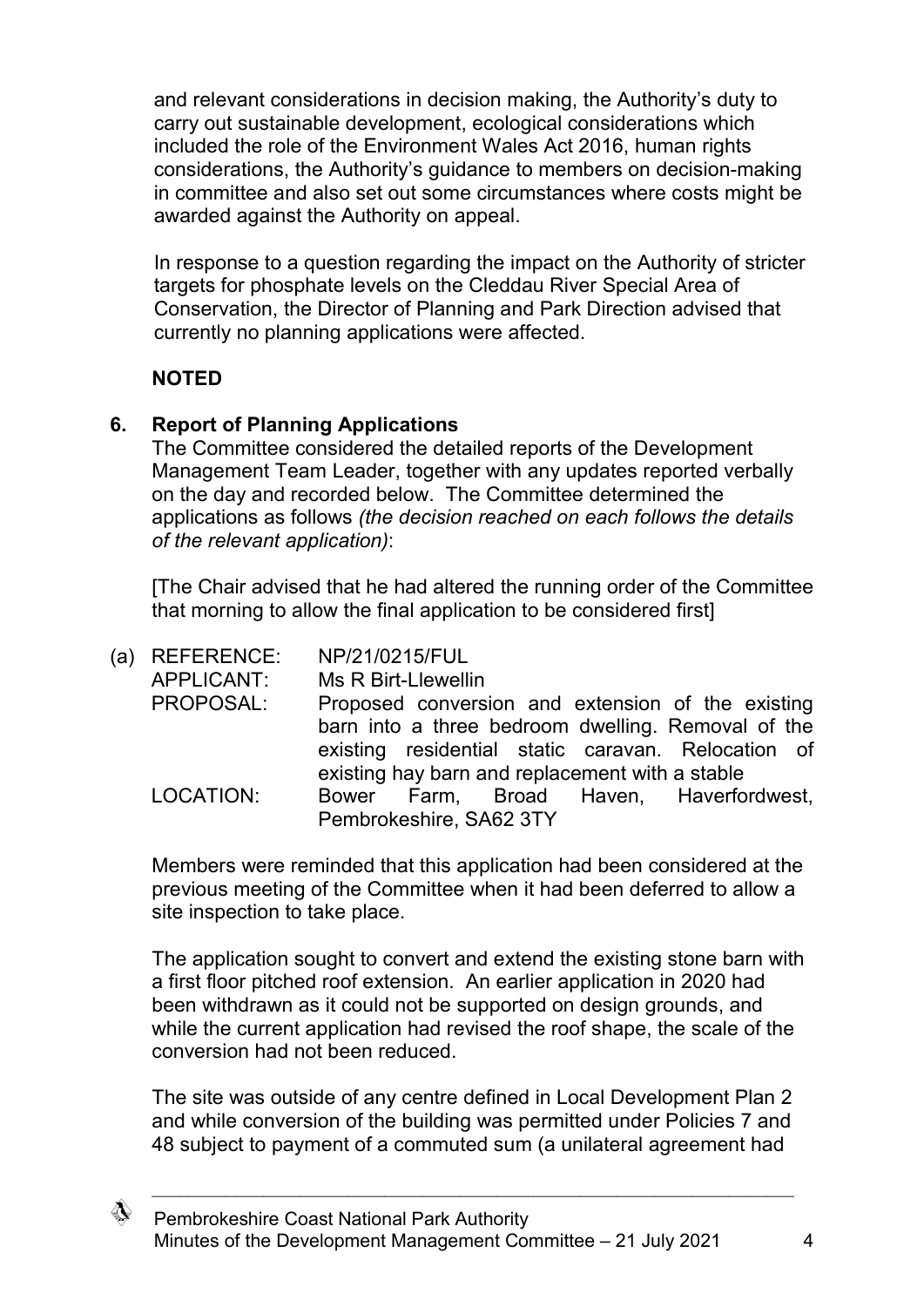been received in this regard), replacement of the barn structure with a new build dwelling would not be supported.

Officers considered that the design of the current scheme was not sensitive or sympathetic to the traditional building being converted and did not conserve or enhance the special qualities of the National Park. It could not therefore be supported and the recommendation was one of refusal.

There was one speaker, Ruth Birt-Llewellin who, having spoken at the previous meeting, was entitled to speak for 3 minutes only, in accordance with the resolution of the National Park Authority on 16 June 2021. She thanked the Chair for moving her application to the beginning of the meeting and Members for their attendance at the site visit. She stated that she believed the application was in accordance with policies 1, 8, 14 and 21a of the Local Development Plan 2 and that overall the setting would be enhanced. She noted that the proposed dwelling would not be visible from outside the site and the footprint of development would decrease due to the removal of the caravan; the height would be lower than that of both the existing hay barn and the main farmhouse. She advised that the current design was her own, to live in for the next 50 years, however if a flat roof was preferred, that was an option, having formed part of the original design. She didn't want to convert the barn into a 2 bed cottage that was suitable only as a holiday home; it had been gifted to her so she could live there and this would enable her to care for her parents – the proposals included a disabled access and a chair lift. Ms Birt-Llewellin explained that even though she worked full time for Pembrokeshire's fastest growing company, she would struggle to buy a house in Pembrokeshire where she had been brought up. Noting that Pembrokeshire has the highest number of second homes in Wales, she read a quote by the Minister for Climate Change which expressed the desire that people were enabled to stay and thrive in their own communities which would become sustainable in the longer term. She suggested to the Committee that they had a choice to either help local people live and stay in Pembrokeshire, or to allow second home buyers to price them out – this would lead to a year round economy or one that was only seasonal.

While Members had a lot of sympathy with the applicant, refusal of the application was moved and seconded. They hoped that, through ongoing dialogue with officers, a solution could be found to retain the barn and allow a dwelling that was suitable for the applicant's needs. The Director of Planning and Park Direction advised that the Authority had approved many barn conversions with lightweight extensions and officers were happy to advise on designs that were acceptable in the National Park.

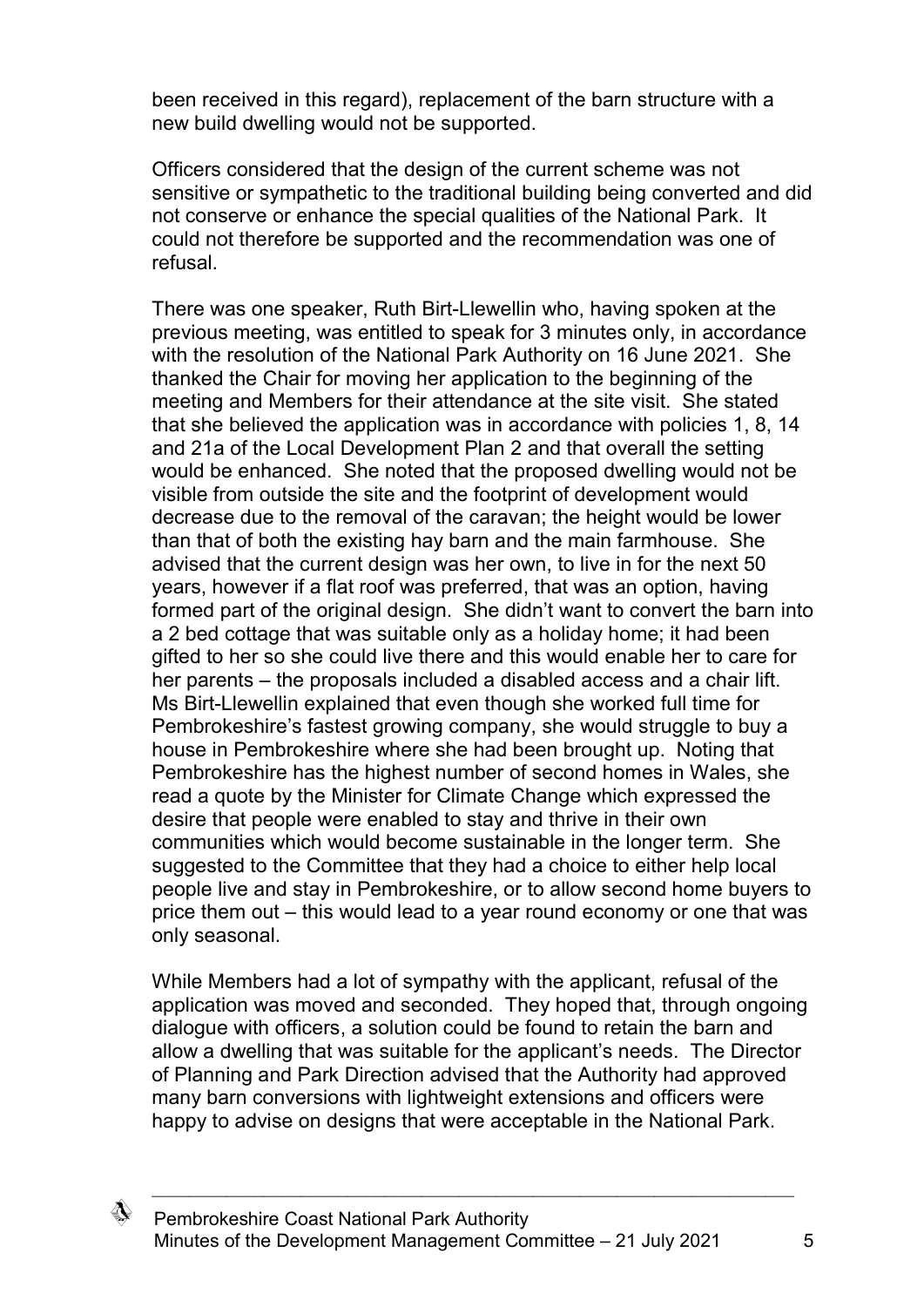**DECISION: That the application be refused for the following reason:**

**1) The proposed conversion and extension of the existing building is not considered to represent a sympathetic conversion of a traditional building, and to be both overdevelopment of the existing building and to represent a poor quality of design. It is therefore contrary to Policies 1, 7, 8, 14 & 29 of the Pembrokeshire Coast National Park Local Development Plan.**

| (b) | <b>REFERENCE:</b> | NP/20/0397/FUL                                                     |
|-----|-------------------|--------------------------------------------------------------------|
|     | APPLICANT:        | Mr G Thomas                                                        |
|     | PROPOSAL:         | Side/Rear Extensions, 3 No. Dormer Windows to Front,               |
|     |                   | 1 No. Rooflight to Rear - Accommodation to be used                 |
|     |                   | for Domestic Purposes Ancillary to the Main                        |
|     |                   | Dwellinghouse only                                                 |
|     | LOCATION:         | 2, Vanderhoof Way, Saundersfoot, Pembrokeshire,<br><b>SA69 9LH</b> |

It was reported that the application was referred to the Committee as the officer's recommendation of approval differed from the Community Council's request for refusal, and at the request of the Chair through the extended delegation scheme.

The site lay in an established residential estate within the Saundersfoot centre boundary. The application proposed extension of the existing garage to the rear with a pitched roof extension over, creating a secondary entrance point to the property, together with the addition of dormer windows and a rooflight. The extension would provide a photography studio (for domestic purposes only) and study, with additional living accommodation in the roof space.

The proposed alterations and extensions were considered to be acceptable in principle, being contained within the established residential curtilage and being of similar appearance and form to the host dwelling, using external materials and finishes to match the existing dwelling. A suitably worded condition would be imposed to ensure that a separate unit of accommodation was not created, and that the property was not used for commercial purposes. The design was considered to be appropriate and compatible with its context, surrounds and character and appearance of the existing host property and the street scene.

Objections had been received in respect of amenity and privacy of neighbouring properties and parking, as set out in the report, however subject to the imposition of suitable worded conditions relating to rear windows being of obscured glazing and non-opening, the scheme was not considered to cause an adverse impact on the privacy and amenity of

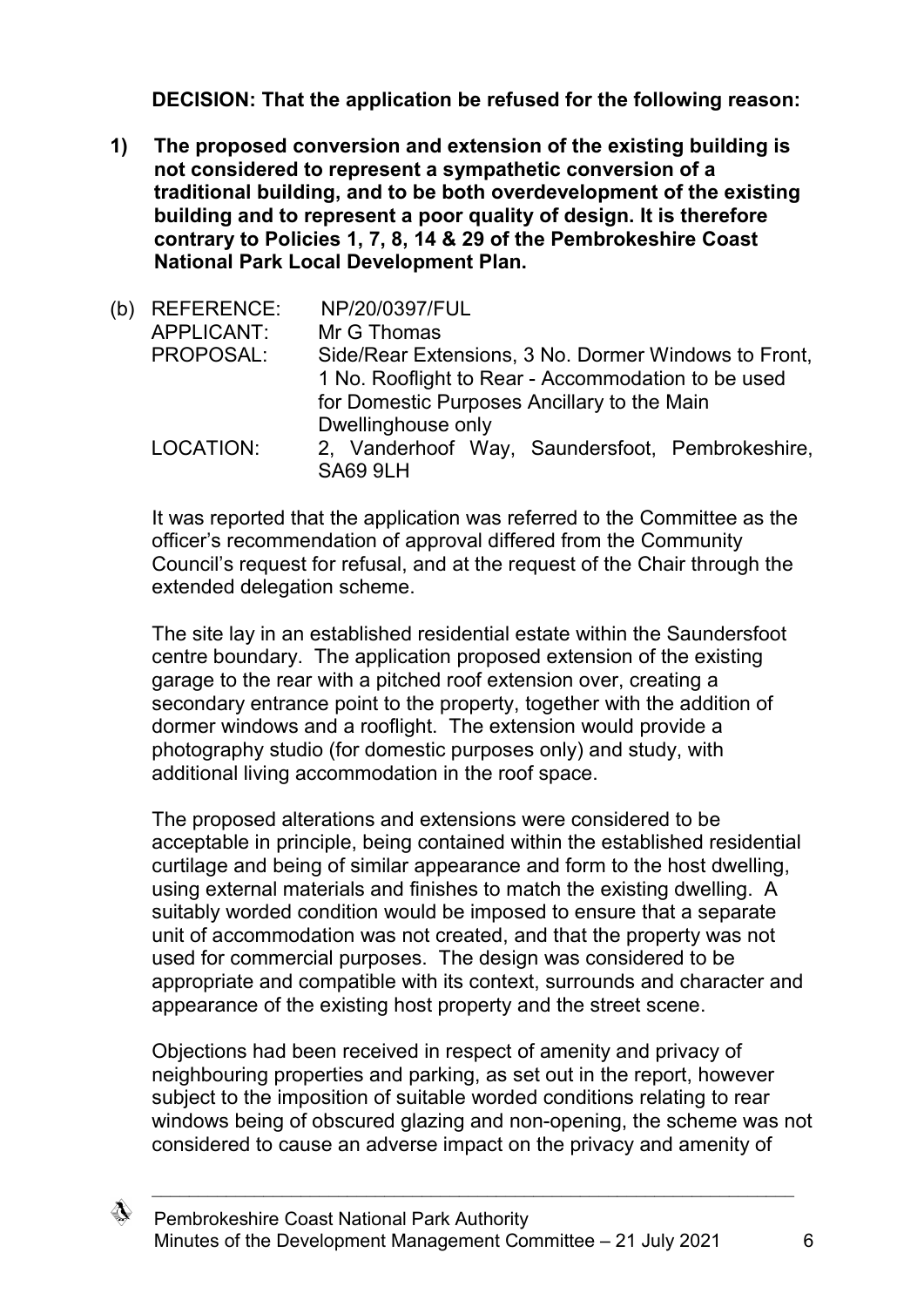neighbouring properties to an unacceptable degree. With regard to parking, the Highway Authority had advised that insufficient information had been provided in respect of adequate off-road parking provision at the site to serve the increase in bedrooms proposed. Officers noted that the existing landscaping to the front of the property formed an attractive part of the streetscene and its loss would be regrettable. Therefore a suitably worded condition would be added to any permission to require that details of adequate off-road parking provision at the site, and treatment of the existing front garden, vegetation/landscape features and boundary treatment to the frontage be submitted to and agreed by the Authority and Highway Authority prior to commencement of the of any works on site.

Officers concluded that the proposed scheme by virtue of its scale, form, appearance and declared use was considered to be acceptable in the context of the host property, streetscene and wider landscape subject to conditions as set out in the report. The proposal was not considered to adversely affect the special qualities of the National Park in the location and was not unacceptable development within the context of the residential setting. The recommendation was one of approval subject to conditions.

In response to the objections, the officer noted at the meeting that a dormer window had been added to another property on the estate and that there were outbuildings in the rear gardens of other properties. The Solicitor pointed out that the existing elevations only had been circulated to Members, however the proposed elevations had been shown as part of the officer's presentation.

Some Members expressed concern regarding loss of the front garden of the property to parking, potential overdevelopment of the site, overlooking from the front elevation and potential use of the property for commercial purposes. The officer replied that the proposed conditions 7 and 11 would require details of treatment of existing vegetation landscape features to be submitted and also that all surface treatments to be laid to permeable or semi-permeable materials only, while condition 4 would not allow the property to be used for any purpose other than as ancillary domestic accommodation. She noted that the highway separated properties at the front, however overdevelopment was a question for Members' judgement. Another Member noted that multi-use accommodation had become necessary to allow people to work from home. The recommendation of approval was moved and seconded.

#### **DECISION: That the application be approved subject to conditions relating to timing of the development, accordance with plans and documents, external materials and finishes, use as domestic accommodation ancillary to the dwelling and not for commercial**

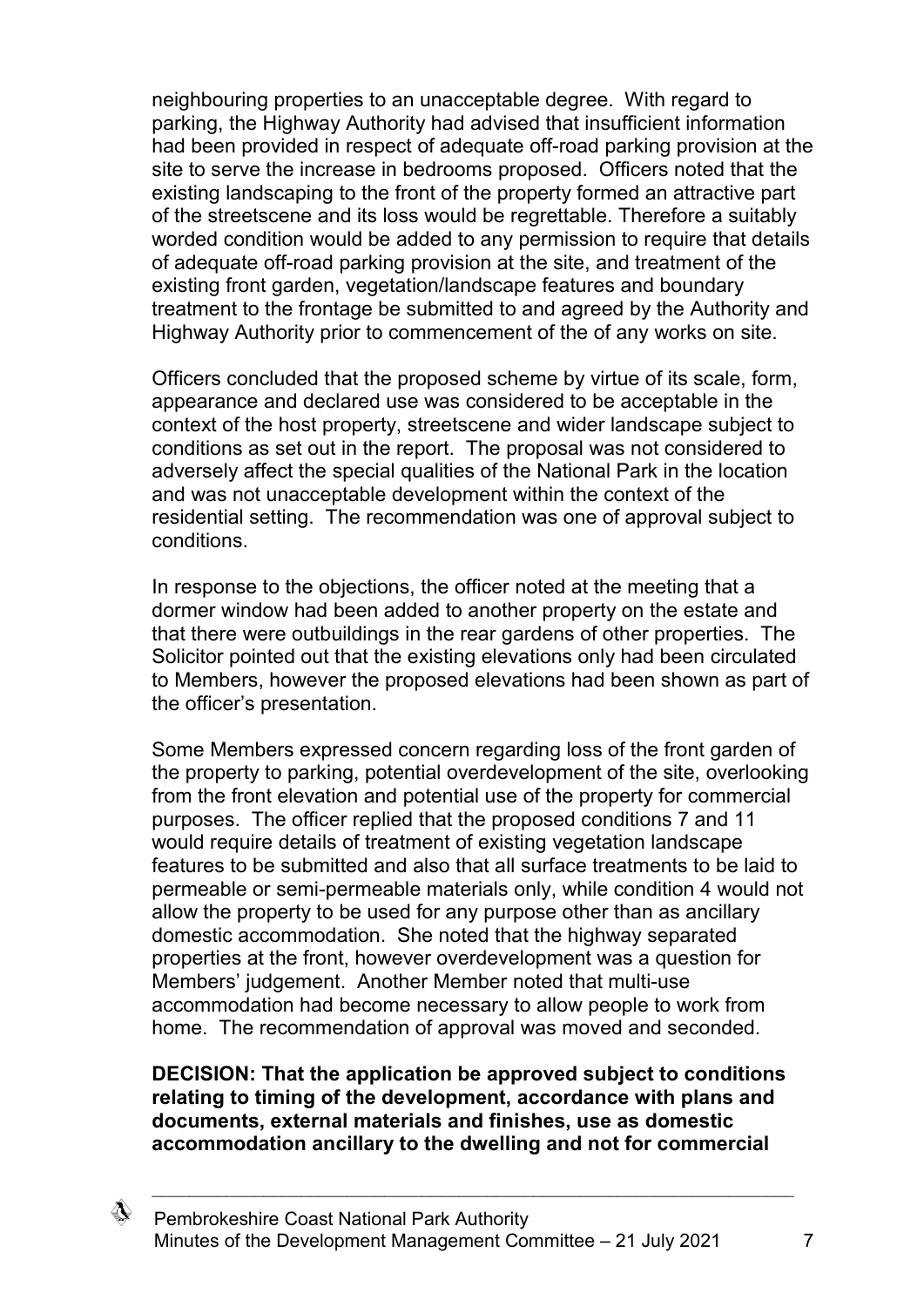**purposes, rear glazing to be obscured and non-opening, details of off-street parking provision, biodiversity enhancement, external illumination, surface water drainage and permeable or semipermeable surface treatments.**

*[The Committee was adjourned between 11.00am and 11.05am]*

(c) REFERENCE: NP/21/0015/FUL APPLICANT: Mr R Jones PROPOSAL: Change of 6 touring caravans to 6 static caravans, associated external works including ecological and landscaping enhancements LOCATION: Wynd Hill, Manorbier, Pembrokeshire, SA70 7SL

Before the officer could present the application, one Member said that he understood a letter had been received from a speaker that morning which suggested that he had been prevented from addressing the Committee and that he had been treated unfairly. He proposed that consideration of the application be deferred. Although other Members were not aware of the contents of the letter, the motion was seconded.

The Solicitor initially advised that he would be concerned if someone had been prevented from speaking, however on hearing clarification from the Deputy Monitoring Officer that the speaker had not been prevented from speaking and that arrangements had been suggested which would have allowed him to participate, he advised that he was happy for consideration of the application to proceed. Nevertheless, a vote was taken on whether to defer the application and this was won.

## **DECISION: That the application be deferred.**

| (d) | <b>REFERENCE:</b> | NP/21/0102/FUL                                                                                                                |
|-----|-------------------|-------------------------------------------------------------------------------------------------------------------------------|
|     | APPLICANT:        | Ms T Bowen                                                                                                                    |
|     | PROPOSAL:         | Demolition of existing residential dwelling house and<br>garage. Construction of new residential dwelling house<br>and garage |
|     | LOCATION:         | Ringstone, Haroldstone Hill, Broad Haven,<br>Haverfordwest, Pembrokeshire, SA62 3JP                                           |

Members were reminded that this application had been considered at the previous meeting of the Committee when it had been deferred to allow a site inspection to take place.

It was reported that the existing dwelling was a 4 bed dormer bungalow built in 1974 that had been substantially extended and modified since its

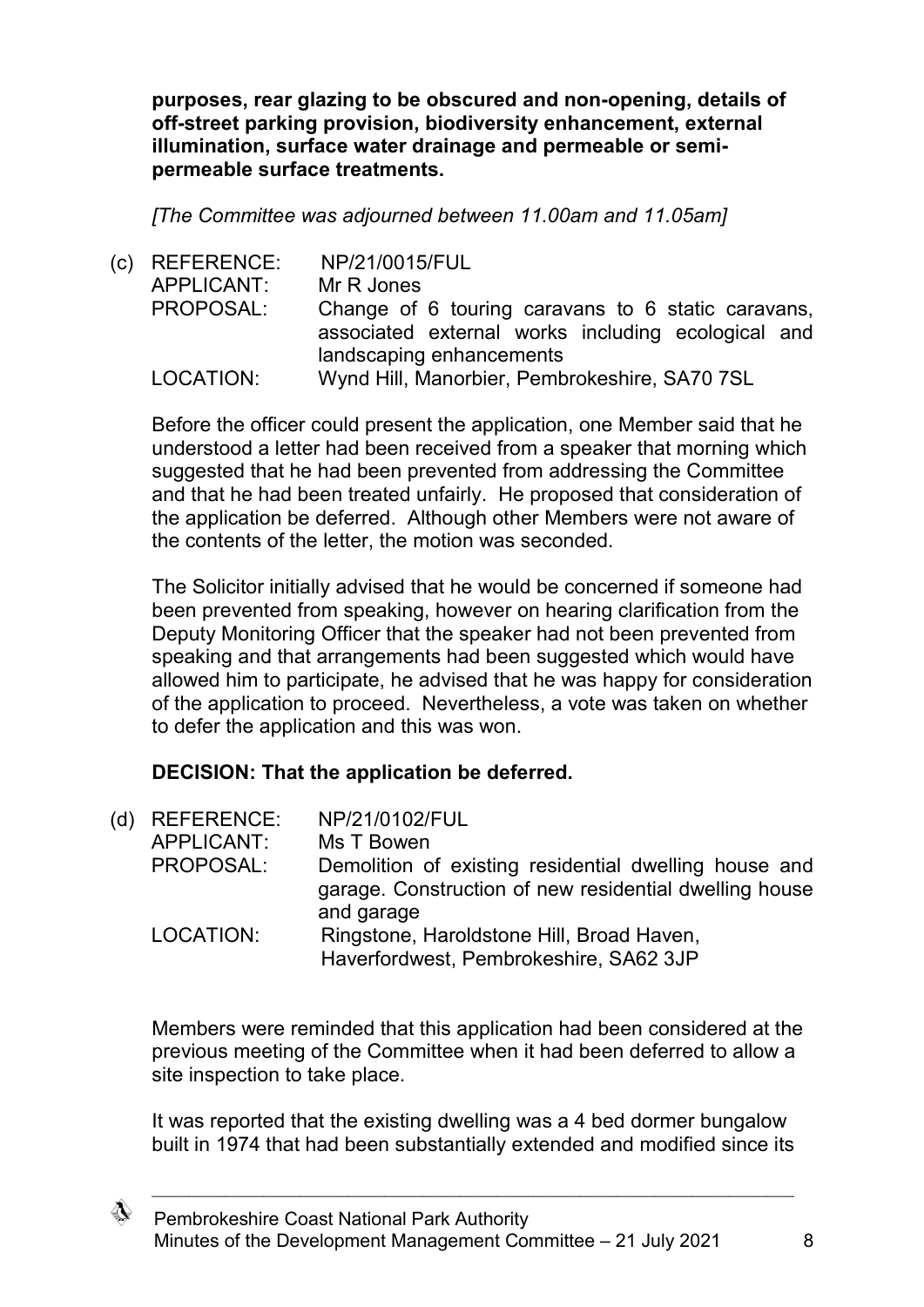original construction. It was immediately adjacent to a set of four linked dwellings to the west.

The replacement dwelling was proposed as a six bedroom house and it deliberately echoed the style of the original 1970s bungalow but with large sections of flat roof and only a small pitched roof area. In this respect, the design did not comply with Policy 29 of LDP2 which required local distinctiveness and place to be taken into account. Given the immediate setting of traditionally scaled pitched roof dwellings surrounding the property, the proposal was considered to be out of character with its surroundings. It was also likely to have a dominating impact on the adjacent complex of linked buildings as well as on Upper Lodge, a nearby characterful and important historic building which positively contributed to the landscape of the National Park.

It was reported that since the site visit, a further set of amended plans, adding a first-floor rear gable in order to address some of the privacy issues, had been received. These had been the subject of a reconsultation exercise, and it was reported at the meeting that there had been no change to the recommendations of Cadw and the Highway Authority, however the Community Council now advised that they objected due to the impact of the proposals on the skyline and the effect on privacy. As a result of the amended plans, officers had removed the reason for refusal relating to amenity, however that of visual impact remained.

The Solicitor pointed out that Members would have received a number of pieces of correspondence in respect of this application, however that from Mr Gardner expressed the view that the report did not accurately represent the views of the Community Council.

There were three speakers on this application. The first of these, Mr Andrew Gardner experienced some technical difficulties, and therefore the other two speakers spoke before him.

Gill Collins addressed the Committee on behalf of The Havens Community Council. She explained that it had reconsidered its earlier support following receipt of several concerns from residents in the community. She stated that people had been unaware that an application had been submitted as there was no site notice displayed. Having considered the concerns, the Community Council agreed that the design was likely to cause harm to the privacy and amenity of the adjoining property, and didn't complement the local environment or enhance the National Park. They did not believe there had been any consideration of the scale or design of the neighbouring properties and the proposals would dominate to their detriment. The property was in clear view of the

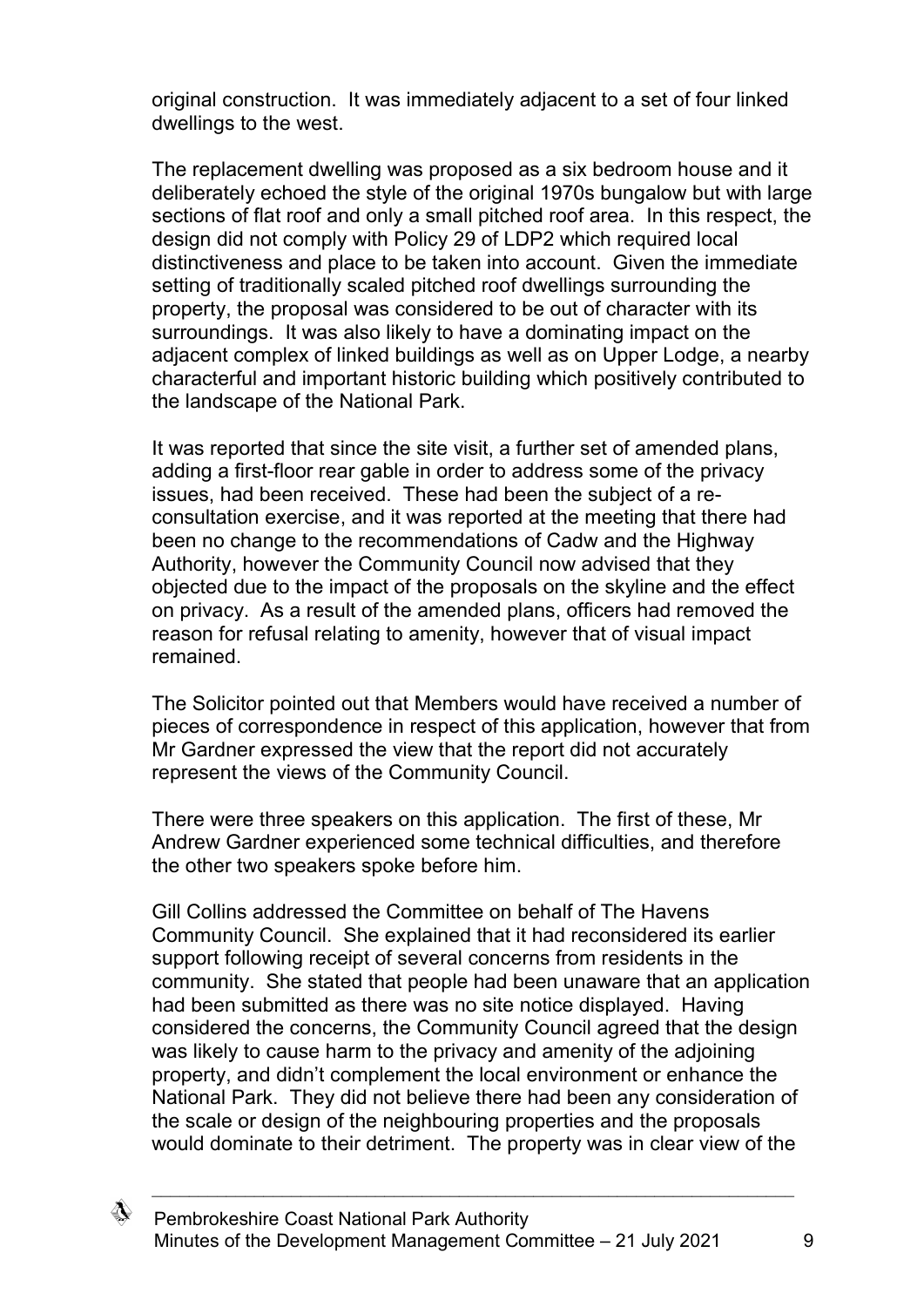village and was not in keeping environmentally or with the aesthetic character of the village and would alter its appearance. There was also a danger that an approval could lead to further applications that did not blend in, which would be detrimental to the village and the National Park. While they agreed the current property was dated, they believed this was a missed opportunity to enhance the area. In respect of the amended plans, the Community Council believed that despite the lower height, the proposals still impacted on the neighbouring properties, and the glazing was out of character and had an impact on the skyline. Ms Collins hoped that the Committee would consider the Community Council's concerns and refuse the application.

The second speaker was Theresa Bowen, the applicant. She insisted that the notices had been displayed, except briefly when they had been brought down in a storm. She thanked the officer for agreeing that the gabled design had addressed privacy concerns in their entirety, noting that the nearest window was 48ft away and didn't overlook neighbouring properties. Ms Bowen believed that the design was in accordance with policy and did not cause harm, and noted that the buildings in the village and on the hill were a mixture of traditional and modern styles. She believed the proposed property would sit well in the landscape and would not dominate views from the beach, with other properties being more prominent, and that the Authority had a subjective view of design which wasn't a valid reason to refuse the application. It was acknowledged that the current house was of low architectural merit and she believed that the proposals would improve on the existing and enhance the landscape. Turning to the objections, she did not believe that the objectors could see that existing issues were addressed by the proposed design, and that the flat roofed area provided open space to mitigate overcrowding and encroachment. The boundary would also be set free. It was also noted that the ridge was only 500mm above the existing, and the only external lighting would be by the door for safety reasons. The design would also remove the need for fossil fuels. The applicant concluded by saying that the existing property had been her home for 22 years and she was passionate about achieving an acceptable solution.

Mr Gardner then addressed the Committee, objecting to the application on behalf of his elderly parents. They considered themselves fortunate to live in such a beautiful part of Pembrokeshire and had seen a lot of change in the National Park over the years, however they acknowledged that change was inevitable and their neighbour had every right to undertake work to her property. However Broad Haven was an area of outstanding natural beauty which required that special care be taken, as the replacement dwelling would be in place for many years. Mr Gardner agreed that the proposals were detrimental to the special qualities of the National Park. Haroldston Hill was an historic part of Broad haven and he

</del>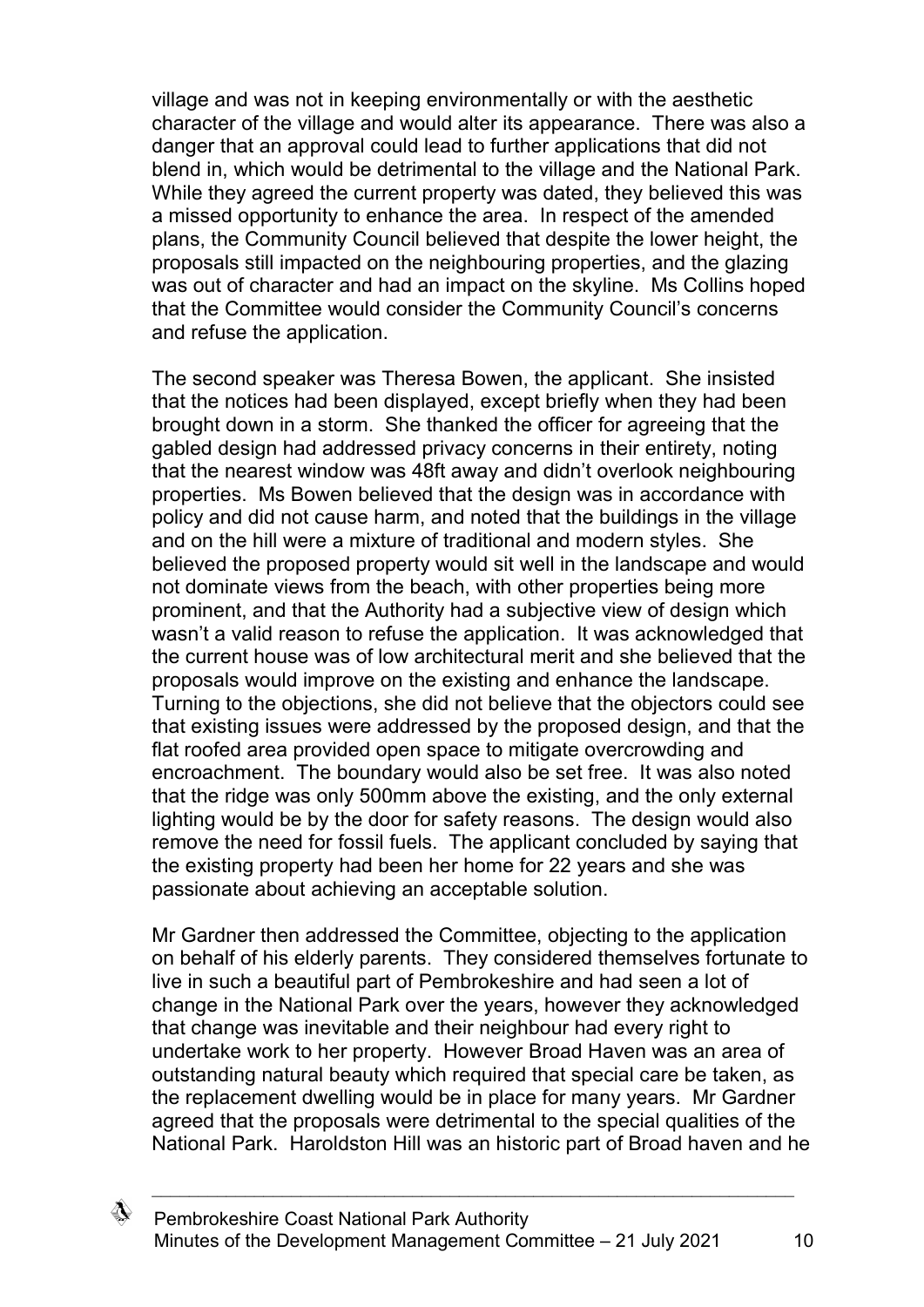did not believe that a 2 storey property would harmonise with the picturesque landscape. The current property was large, and the proposed design was for an even larger property and, as the officer had stated, this would have a dominant impact on the adjacent buildings, of which his parents' house was the closest of a tightly clustered group, and their amenity would be adversely affected. He referred to Policy 30 of the Local Development Plan which related to Amenity and the adverse effect of overcrowding. In addition there would be an impact on the light and comfort experienced by at his parents' property. Mr Gardner acknowledged that there had been modifications to reduce the impact on privacy, nevertheless their concerns regarding privacy and amenity remained. The potential for the flat roof to be used as a terrace remained unresolved, as even if it were conditioned there were concerns as to how enforceable such a condition would be. He noted that the proposed remedies to privacy, to add a gable and a pitch to the garage, had added to the problems of crowding and loss of light. He lamented that the applicant had not sought pre-application advice on what was a large site. He concluded by saying that his parents had fallen in love with the National Park in the 1940s and had supported the Authority's efforts to preserve and enhance the Park. He hoped that the application would be turned down and that his family's rights to privacy and amenity would be protected and that they could continue to experience the peaceful enjoyment of their home.

A number of Members noted that they were not against contemporary design, however they did have concerns about the overbearing nature of the proposals and their impact on neighbouring properties. The Director of Planning and Park Direction noted that a pre-application had been submitted in 2019 for a different design to that currently proposed, however she believed that a solution could be found and officers would welcome ongoing discussions with the applicant and her agent.

**DECISION: That the application be refused for the following reason:**

**1) The proposed design is not considered to respect the context, scale or design of adjoining development and will cause harm to the special qualities of the National Park. As such the proposal is contrary to TAN 12 (Design), Planning Policy Wales (Edition 11, February 2021), and Policies 8, 14, 29 & 30 of the Pembrokeshire Coast National Park Local Development Plan (adopted 2020).**

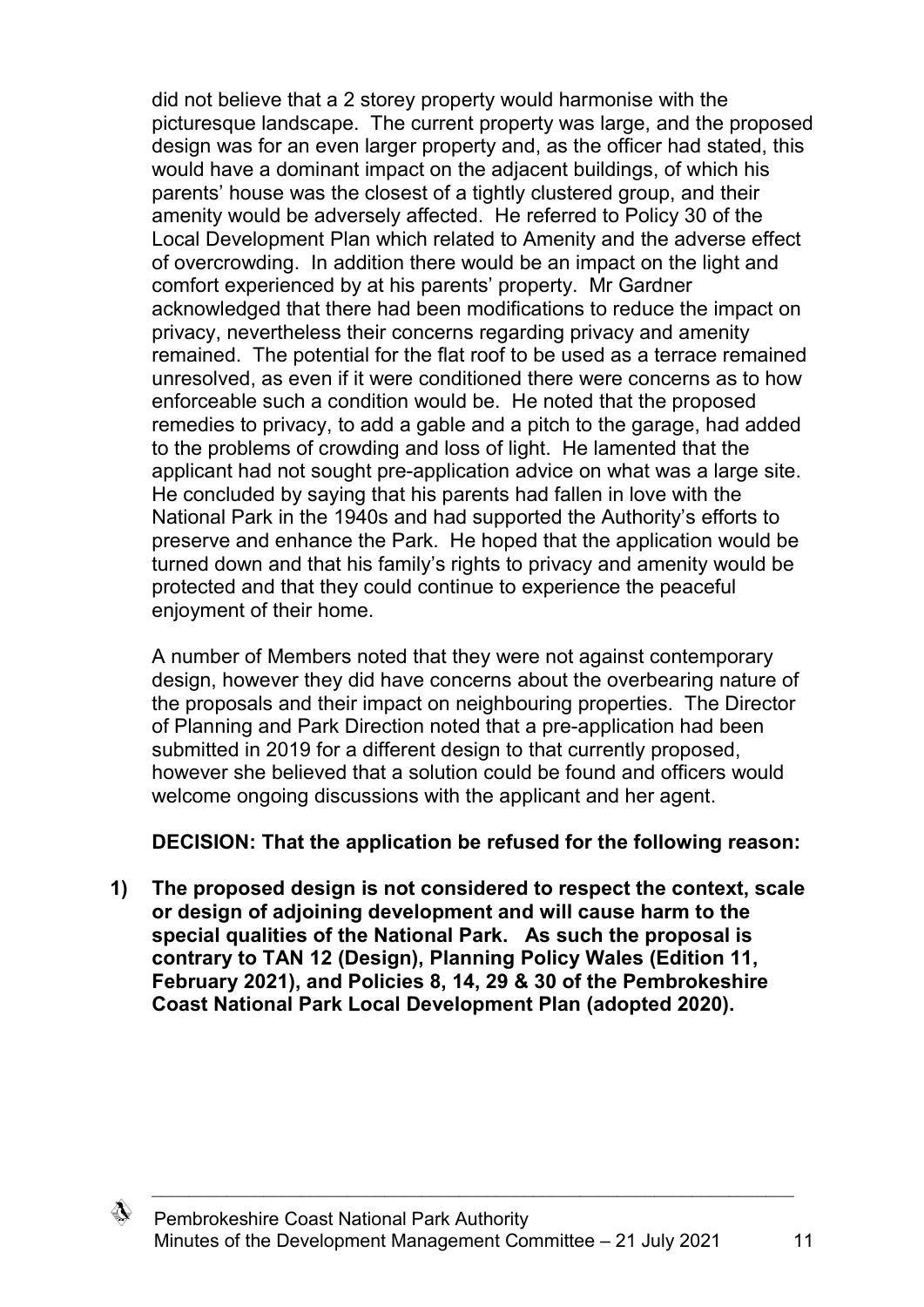*[The following item was Chaired by the Deputy Chair]*

(e) REFERENCE: NP/21/0110/FUL APPLICANT: Mr Andrew Hebard<br>PROPOSAL: Replacement Dwell Replacement Dwelling LOCATION: Pen-castell, Moylegrove, Pembrokeshire, SA43 3BU

Members were reminded that this application had been considered at the previous meeting of the Committee when it had been deferred to allow a site inspection to take place.

It was reported that the existing 3 bedroom dwelling lay above Ceibwr beach on the cliffs to the north west of Moylegrove. The coastal path ran alongside the property and the site was in an exceedingly prominent location in the National Park. Historically, the property was believed to have been four agricultural workers dwellings, however it had been over extended and modernised in recent years.

The application had been significantly revised since its first submission, and now proposed a replacement dwelling with three bedrooms at ground floor level and a further two bedrooms at first floor level. The roof would be arranged in three different forms, the highest two storey section with zinc cladding, a lower slate roof and then a flat grassed roof with a buttressed chimney.

Officers considered that the scale and design proposed did not accord with Authority's policies and the proposed replacement dwelling failed to enhance the natural landscape and was likely to cause significant visual intrusion. The recommendation was one of refusal.

At the meeting, the Director of Planning and Park Direction clarified that the footprint of the dwelling would be wider and higher through the provision of an additional storey, although similar in length. Given the difficult access, any removal of the building would be subject to a Construction Management Plan.

Mr Richard George was the first of three speakers on this application. He advised that his family had lived at the nearby Tre-Rhys Farm since 1940 and noted that the weather there could be challenging. However at Pencastell it was frightening, and he had in the past be asked to place shutters on the windows as an annual task, in order to protect them from the boulders that would blow over from the nearby cliff. In terms of accessibility, the site was approximately 1.5 miles from the main road, a quarter of a mile of which was bridleway and the remainder tarmacked by his father in the 1970s and since adopted by the Highway Authority. There were no laybys and few gateways. This road served a number of

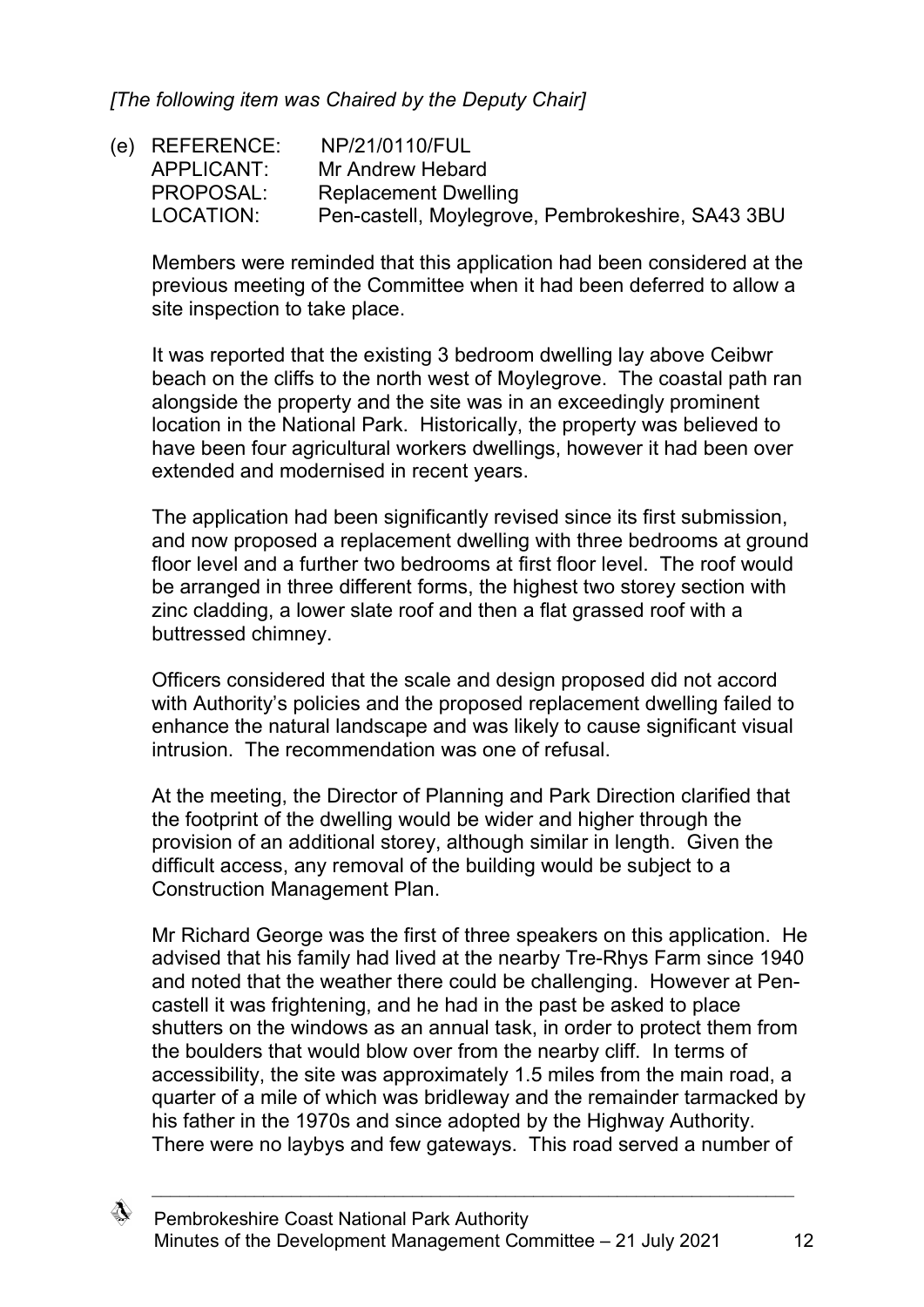properties, including a number of holiday cottages and a campsite, and Mr George was concerned that if a six bed property was permitted it would become dangerous, particularly as there had been no concrete information on whether it was to be a family home or let out. Mr George went on to paint a picture of the iconic view that could be seen from the nearby fields, consisting of a patchwork quilt of houses and small holdings whose basic structure had been unchanged for decades; he described it as stunning and unique, and suggested that to build a two storey building a few yards from the cliff edge was environmental vandalism, and the design, with large windows facing out to sea, was naïve. He noted that two television programmes had recently illustrated the unique location, describing the unspoilt nature of Ceibwr, outstanding geology and variety of sea birds in the area, with Pen-Castell hardly noticeable in the footage. He concluded by saying that local people had difficulty in obtaining permission for simple plans and feared that it would send the wrong message if permission was granted for this applicant from America. He hoped Members would put the wishes of local people and visitors to the area first.

The second speaker was Hedydd Lloyd, speaking on behalf of Nevern Community Council. She explained that they had discussed the application at their April and May meetings and had unanimously rejected the proposals to demolish Pen-Castell and rebuild as a modern house. She said that Moylegrove residents were very proud of the coast as it was very beautiful, with fantastic geological rock formations, and used to promote the National Park. Noting that the existing building had been described as of low architectural merit, she believed that a low key, insignificant dwelling was appropriate at this cliff top location, so that visitors walking the coast path could admire the view, rather than an architecturally designed eco dwelling.

Referring to the revised plans, which reduced the ridge height of the proposals, included a shallower pitch and changed the materials to minimise visibility, Ms Lloyd considered this to be an acknowledgement that the building needed to be low key. She advised that she had asked an architect to superimpose the latest proposals on a drawing of the existing dwelling and, showing this to the Committee, she said that it would be approximately one third bigger and higher; the footprint of the new building would also be closer to the cliff edge. She noted that the existing building followed the slope of the land, having been erected in a natural hollow to afford it some shelter, whereas properties today were built to enjoy the view. It was acknowledged that it would be a challenge to modernise and enhance the original stone building, which had already been extended a number of times, however reference was made to an article on the website of the Royal Institute of British Architecture which questioned the rebuild, rather than the reuse, of buildings for reasons of

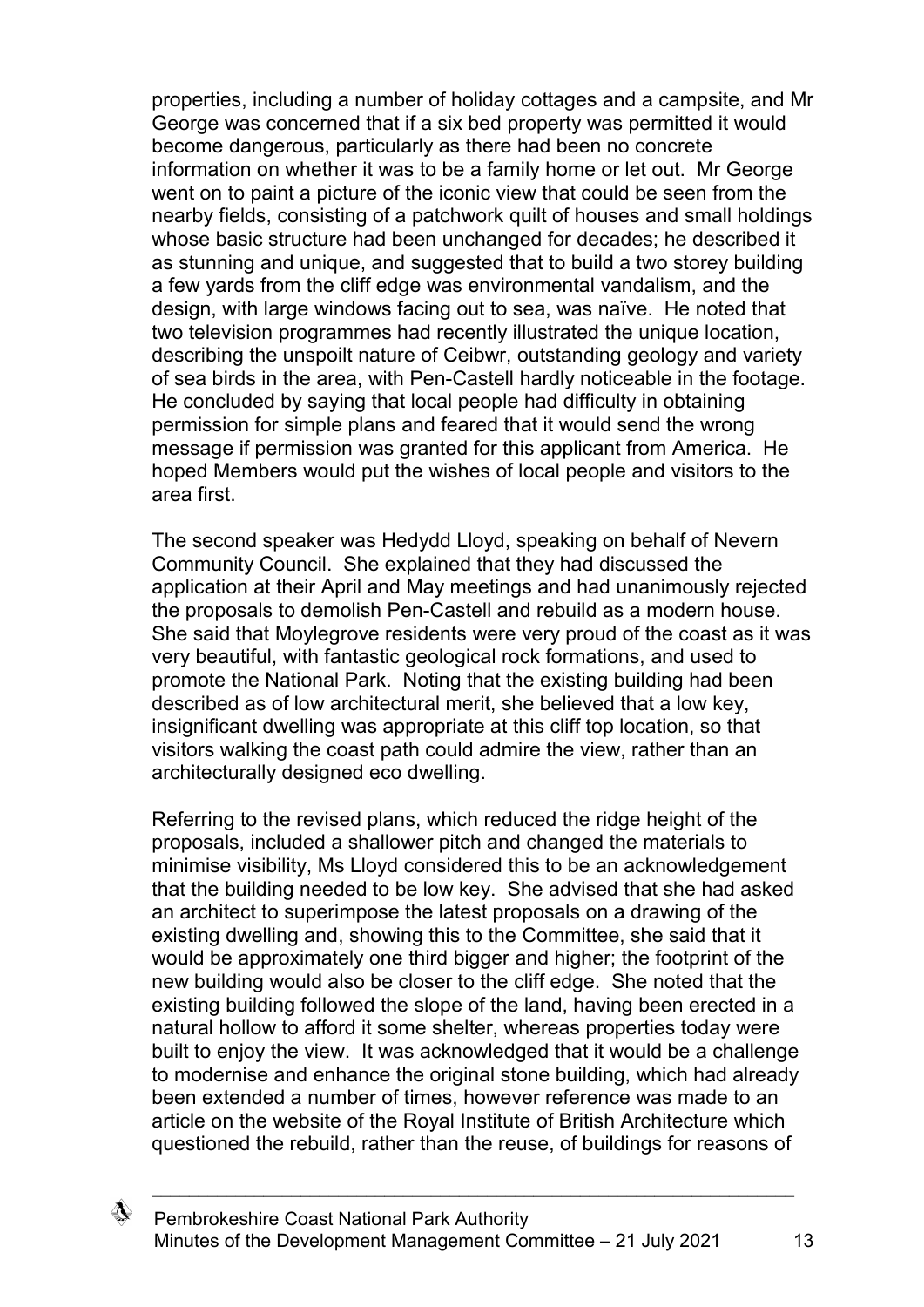sustainability and carbon footprint and this was something the Authority should take into consideration. Concluding, Ms Lloyd hoped that Pen-Castell would be brought back as a traditional Pembrokeshire Cottage, in keeping with area, but asked that any changes should not lead to an increase in height. She said she had been approached by several residents who were dismayed by the proposals for demolition and rebuild, and strongly objected. Allowing this to happen would be a huge shame, and an embarrassment to the National Park. She asked the Committee to keep Ceibwr unspoilt by modern development.

The final speaker was Mr Andrew Hebard, the applicant. He thanked the previous speakers and said he had found their presentations helpful and would share the insightful learning with his architects. He went on to provide some background to himself and the application, understanding that it was a hugely sensitive issue. He explained that he had lived in the United States for 20 years and wanted to move to Wales. His family were outdoor people, whose careers and passions were in gardening, farming and conservation, and having visited Pen-Castell they considered it to be very special and believed it should have a residence befitting of that special position. He explained that in commissioning his architect he had emphasised the need to balance the needs of ecology, sustainability, aesthetics and family accommodation and he believed this had been achieved, with one example being the living roof, and that following the first round of feedback, the changes made had still met those criteria. He believed the present plan complemented the location and was respectful, at one with, and part of, the environment. He explained that it would be a family home, with children, grandchildren and friends coming to stay and share in the special location and appreciate the area, and this formed part of the rationale for the design. He noted that he had received positive feedback from many in the community. He hoped that what was proposed was better than the current dwelling, and still met his criteria, and he asked the Committee to give his proposals a favourable opinion.

One Member asked Mr Hebard that, given his interest in ecology, whether his architect had undertaken any assessment of the carbon balance between restoration and new build. He replied that it had been discussed, however the balance between renovation and ongoing repairs was a difficult one. He had tried to use materials that were least impactful and given that his life had been dedicated to the health and wellness of the planet, it was not something that he had taken lightly.

Thanking all the speakers for their views, Members considered that the design was not appropriate for its location and the recommendation of refusal was proposed and seconded. Nevertheless they believed that an appropriate solution could be found and hoped that officers would work with the applicant to achieve this, for the benefit of the community and

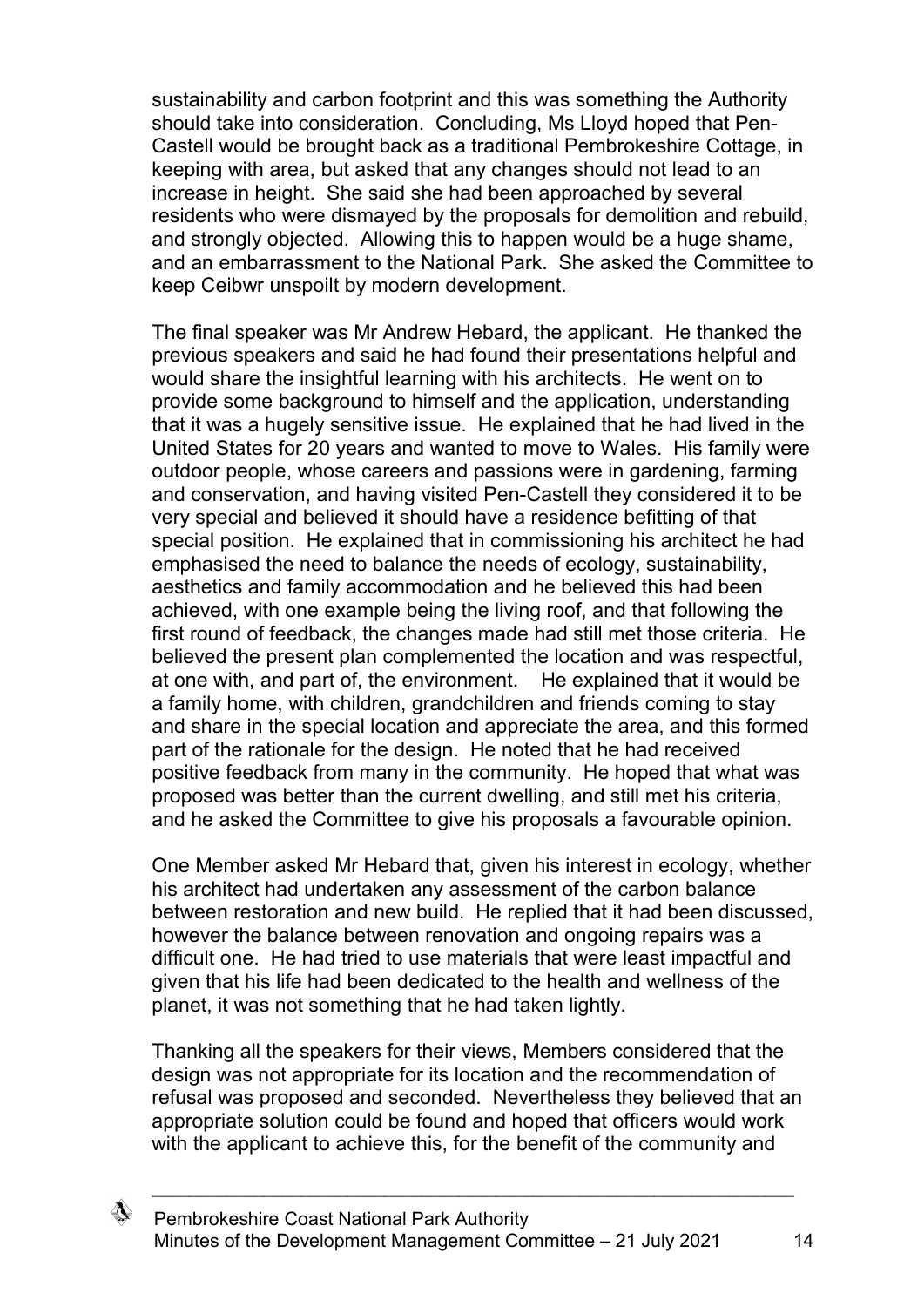National Park.

**DECISION: That the application be refused for the following reason:**

**1) The development is located in a prominent and sensitive location, the proposal is considered to be of an inappropriate design, visually inconsistent and lacking any traditional or vernacular design features. It will cause harm to the special qualities of the National Park, contrary to Policies 1, 8, 14, 29 and 30 of the Pembrokeshire Coast National Park Local Development Plan.**

| (f) REFERENCE: | NP/21/0149/FUL                                                |
|----------------|---------------------------------------------------------------|
| APPLICANT:     | Mr & Mrs Reynolds & family                                    |
| PROPOSAL:      | Change of use of land to create seasonal camping              |
|                | facility (7 no. tents & siting of welfare facility structure) |
| LOCATION:      | Speedlands Farm, Dale, Haverfordwest,                         |
|                | Pembrokeshire, SA62 3QX                                       |

It was reported that this site lay adjacent to a row of 6 semi-detached dwellings and 700m to the north of the development boundary for Dale. Since its original submission, the application had been amended to alter the location of the tents and the facility building so that these now fell outside of the C2 flood zone, however the recreation area remained within the coastal change zone and flood zone. Prior to the meeting, the officer had circulated a replacement plan to Members of the Committee showing the relocated development which superseded that included with the report.

As a large proportion of the site was within a coastal risk management area (as defined in LDP2) and a C2 flood zone, it was noted that there was a fundamental policy objection to the development. Caravan parks were listed as examples of highly vulnerable development which local and national policies directed away from areas at risk of flooding. In addition, the site was within a registered historic landscape, close to a Site of Special Scientific Interest and close to the coastal edge and it was therefore in a highly sensitive location. Further, a study undertaken in 2015 looking at the capacity of the National Park to absorb additional camping and caravanning development had advised that there was no further capacity for development on the coastal edge or the valley between St Brides and Dale. Development of this site for the proposed use would have a detrimental impact on the landscape and special qualities of the National Park.

Objections had also been received from residents of the adjacent Jubilee Villas relating to the impact of noise and disturbance from occupants of

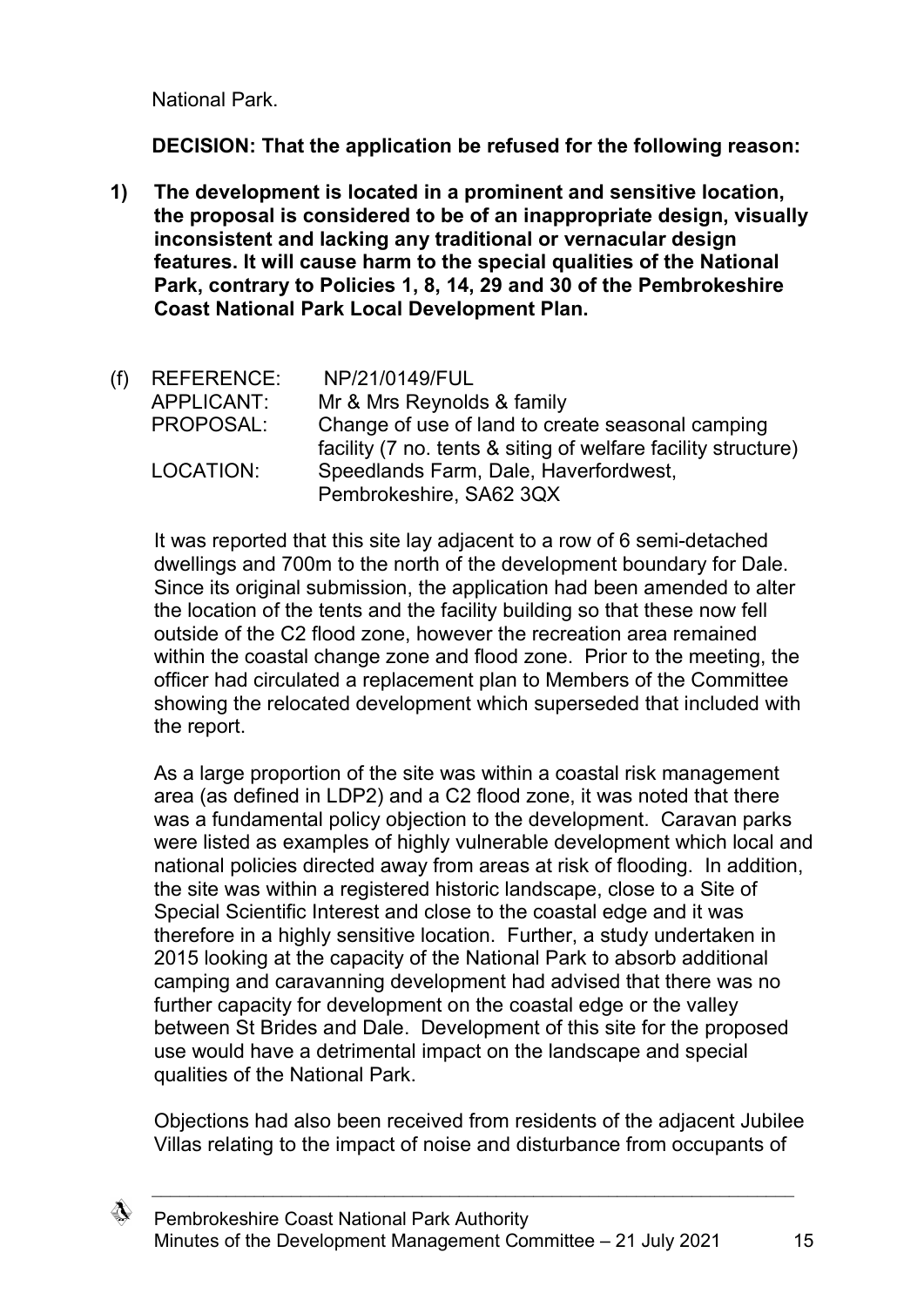the campsite. Officers clarified at the meeting that several of these objections had been withdrawn, on the basis that concerns could be mitigated and managed by conditions, however there was one objection outstanding.

As a result of the fundamental policy objection to development in this location partially within the C2 flood zone, within a coastal risk management area and contrary to policies 41, 8, 14 and 30 of the Local Development Plan, the recommendation was one of refusal.

The first of two speakers was Lyn Jones, speaking on behalf of Dale Community Council, which had considered and supported the application. It had considered that the site was located in a secluded area, not visible from any direction, and that the community needed tourist accommodation as, apart from second homes, there was hardly any other accommodation and the development would therefore help local businesses. With regard to the flooding, Mr Jones said that he had lived in Jubilee Villas for most of his life and he noted that the bottom of the field flooded during heavy rain as the watercourse was not cleaned out. He said that if the site flooded due to tidal inundation the county would be in serious trouble. He also advised that the remaining objection was by an owner who had a holiday let, as the other three residents of Jubilee Villas did not have an objection.

Claire Williams then addressed the Committee on behalf of her parents at Speedlands Farm. She explained that they wanted to create a small, family friendly glamping site so people could enjoy the fantastic location that Speedlands enjoyed, providing a base for people to explore Dale and the surrounding area on an affordable basis. The tents, which would accommodate 5 people as a maximum, so the site would hold a maximum of 35 people at once, were also different, and she believed that is why they had received the backing of so many people. Ms Williams noted that thanks to the rise in staycations Dale, with its Watersports Centre, was busier than ever, however the limited amount of accommodation was booked up months in advance, with prices at a premium. Her parents wanted to provide something that was affordable. She explained that the tents would be erected from Easter until October, when the toilet and shower block would be stored in a shed and the field turned over for sheep to graze. She noted that Speedlands had been the family home for 5 generations and they wanted it to remain looking like it did currently. However at only 25 acres, the farm was not enough to make a living and it was necessary to diversify. The family wanted to better itself and create a better future for the families and they were passionate that it could be a success and would also create jobs for other people, such as cleaners, as well as local businesses. Noting that at the time the report had been written, there were two objectors, Ms Williams

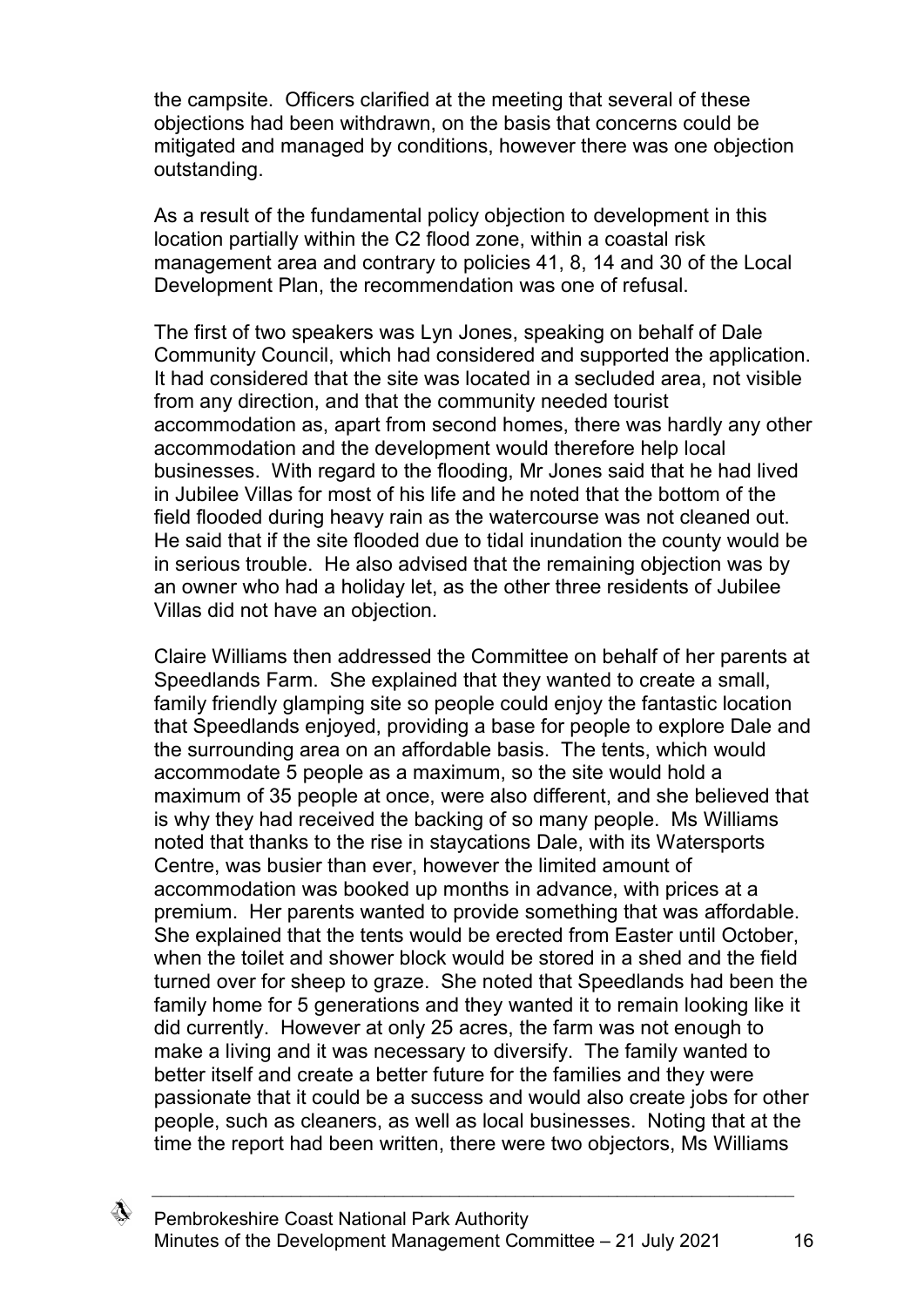advised that she had spoken to both of them; one had withdrawn his objection and the other had also said that he would. The family were happy to work to address noise concerns and would stipulate that the outside area should not be used after 10pm if necessary. In terms of the flood risk, she noted that the field had never flooded, beyond a little bit of water in the bottom on occasion. However they wouldn't want to put anyone at risk and they had therefor moved the tents higher up the field. Concluding, she said that Speedlands was their home and they wanted the development to be sympathetic and small.

In answer to Members questions, Ms Williams confirmed that no other fields on the farm were suitable, this being the flattest and most hidden. She went on to advise that although the plans suggested that the tents could accommodate 8 people, they wanted to create a family based glamping site, with each tent containing a double bed with pull out single beds, which would mean that it would not be possible to get 8 beds in. Each tent would have a small area outside for a barbeque and a basic toilet and shower block would be provided. There was already electricity to the field, so providing electric hook-ups would be easily achieved and there would be proper waste management. The Development Management Team Leader advised that Welsh Water had confirmed they had no objection to mains drainage.

Although Members agreed that advice about the flood risk had to be taken seriously, particularly in light of the recent flooding in Germany, of places that had not previously flooded, there was strong support for the development given the paucity of accommodation in the area, the low impact nature of the proposals and the support by the Community Council. It was noted that any consent granted by the Authority could be subject to conditions, which was not the case with certificated sites, an alternative route which could be taken by the applicants. It was considered that the flood risk could be managed by the applicants who lived close to the site and that the proposals were an example of a sustainable business. Approval of the development was therefore moved and seconded.

The Director of Planning and Park Direction advised that given the development was contrary to a strategic policy of the Local Development Plan and also to TAN 15, she would be invoking the Authority's Coolingoff period. The Solicitor advised that before any vote was taken, planning grounds for taking the decision had to be established. If these were accepted by the Director, and the vote was won, the application would be re-considered at the next meeting of the Committee. The ground for approving the application given by the proposer was the economic value to the area and the Director advised that this was a material planning reason.

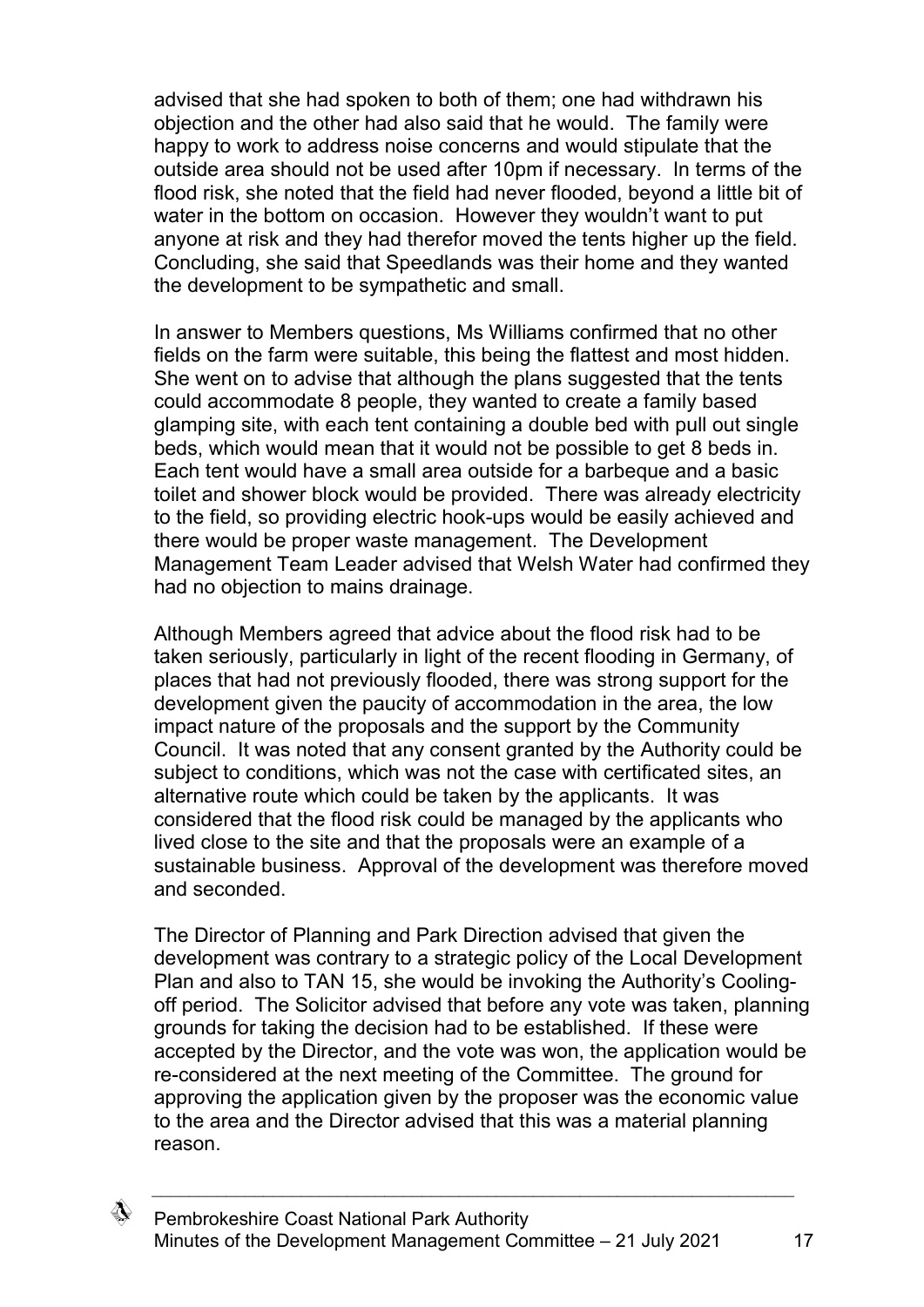Members asked that officers provide a suitable list of conditions, to include the need for an emergency plan to ensure appropriate consideration of what would happen to the site under flood conditions, amenity considerations and occupancy of the units.

### **DECISION: That the Committee is minded to approve the application subject to conditions.**

#### **[As the cooling off period had been invoked, the application would be deferred until the next meeting of the Committee when it would be reconsidered.]**

[The meeting was adjourned between 1.50pm and 2.20pm]

| (g) | <b>REFERENCE:</b> | NP/20/0155/FUL                                                                                                                 |
|-----|-------------------|--------------------------------------------------------------------------------------------------------------------------------|
|     | APPLICANT:        | Mr Bowie, Humbergrange Ltd                                                                                                     |
|     | PROPOSAL:         | Proposed demolition of buildings and redevelopment to<br>provide 14 no. dwellings, landscaping, access and<br>associated works |
|     | LOCATION:         | Rochgate Motel, Roch, Haverfordwest, Pembrokeshire,<br><b>SA62 6AF</b>                                                         |

It was reported that this application had been withdrawn from the agenda at this meeting.

## **NOTED.**

(h) REFERENCE: NP/21/0174/FUL APPLICANT: Dr T Hardman PROPOSAL: Demolition of existing farmhouse and construction of replacement farmhouse LOCATION: Porthclais, St. Davids, Pembrokeshire, SA62 6RR

It was reported that Porthclais Farm was located in open countryside about 1km south west of St Davids, and comprised a traditional farmhouse with a range of old and modern outbuildings, together with an established caravan/tent site in the surrounding fields. The dwelling had been unsympathetically extended over the years and was in need of modernisation and repair. Planning permission had previously been approved for alteration and extension of the dwelling, however this had now lapsed.

The application proposed the demolition of the existing 6-bedroom stone dwelling and its replacement with a 4 bedroom dwelling with stone cladding.

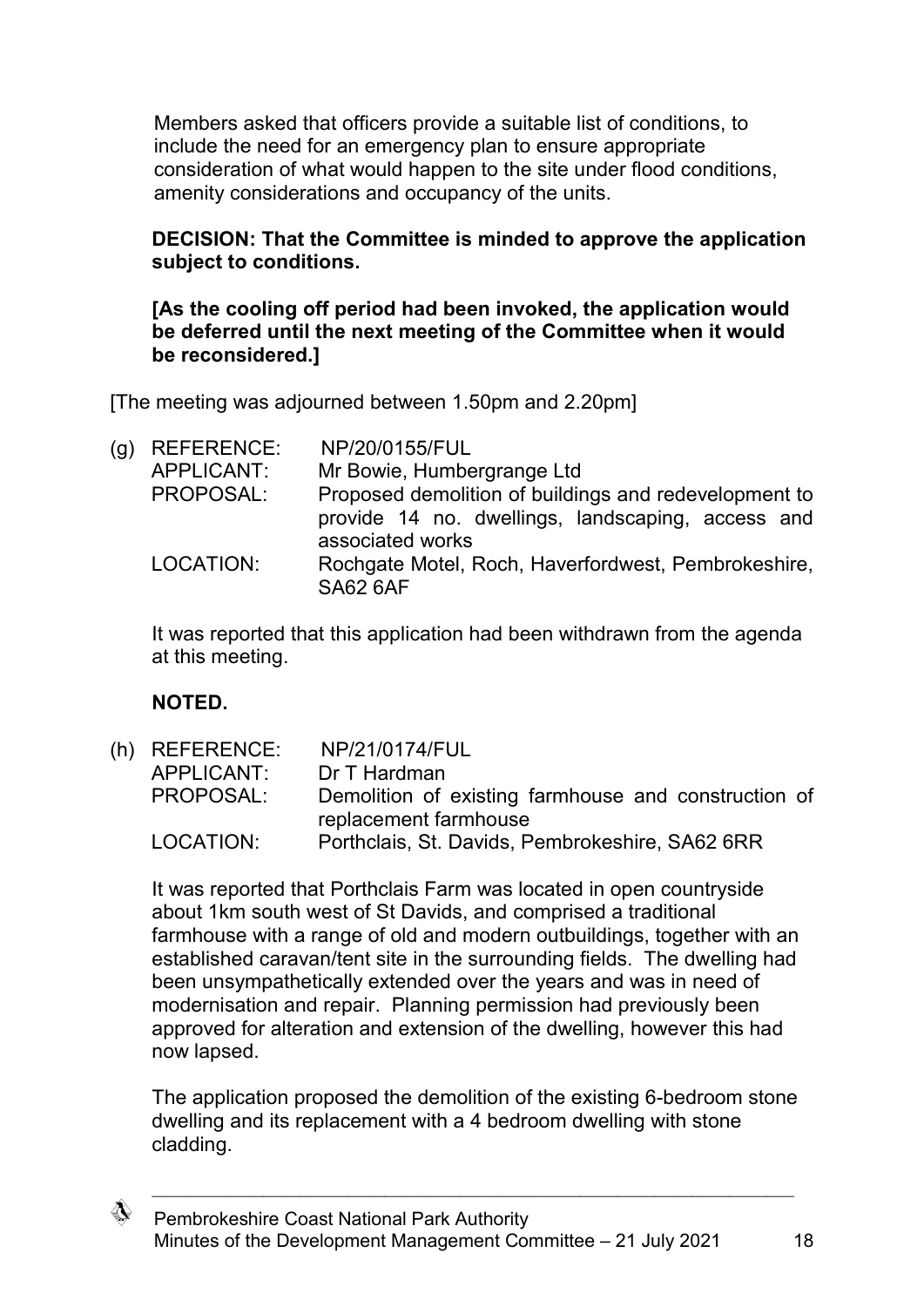Officers considered that while the dwelling had been significantly overextended in an unsympathetic manner in the past, there was an opportunity to replace it either with something of good quality contemporary design, or with a design which echoed the character of a traditional Pembrokeshire farmhouse. The design proposed here was not considered to either conserve or enhance the special qualities of the landscape of the National Park, and could not be supported.

Members agreed that, while they were open minded to innovative and sympathetic buildings and new designs, the character of the particular area of the National Park needed to be taken into account to ensure that development sat well in the landscape and enhanced the area. It was hoped that more sympathetic proposal could be considered by the Committee in future.

**DECISION: That the application be refused for the following reason:**

**1) The proposed design, proportions and stone cladding are considered to have a harmful impact on the special qualities of the National park as they pay little regard to the traditional vernacular style, the overall design and detail comprising neither good modern sustainable design or careful facsimile and the proposal is therefore considered contrary to Policies 1, 8(d), 14 (a,c,d,) and 29 (a) of the Pembrokeshire Coast National Park Local Development Plan, the principles of TAN12 and Planning Policy Wales (Edition 11, February 2021).**

## **7. Enforcement**

# **a) EC/16/0044 – Medical Hall, Tudor Square, Tenby**

Members were reminded that authorisation to instruct Solicitors to commence prosecution proceedings in respect of unauthorised works to this listed building had been granted by the Committee in October 2018. The Authority was currently undertaking court proceedings and it had been brought to officers' attention by the defendant's Counsel that there was an error in the date when the Authority had become aware of any issue as provided in the October 2018 Committee report.

Officers acknowledged the concern raised by the defendant in terms of correcting a minor date error within the original report and wished to seek formal remediation of such. This was within the legal context that there were no time limits within which a listed building enforcement notice had to be issued and that the focus of enforcement action was the building, and not the perpetrators of unauthorised works. The Committee was therefore asked that officers be authorised to use the report before them

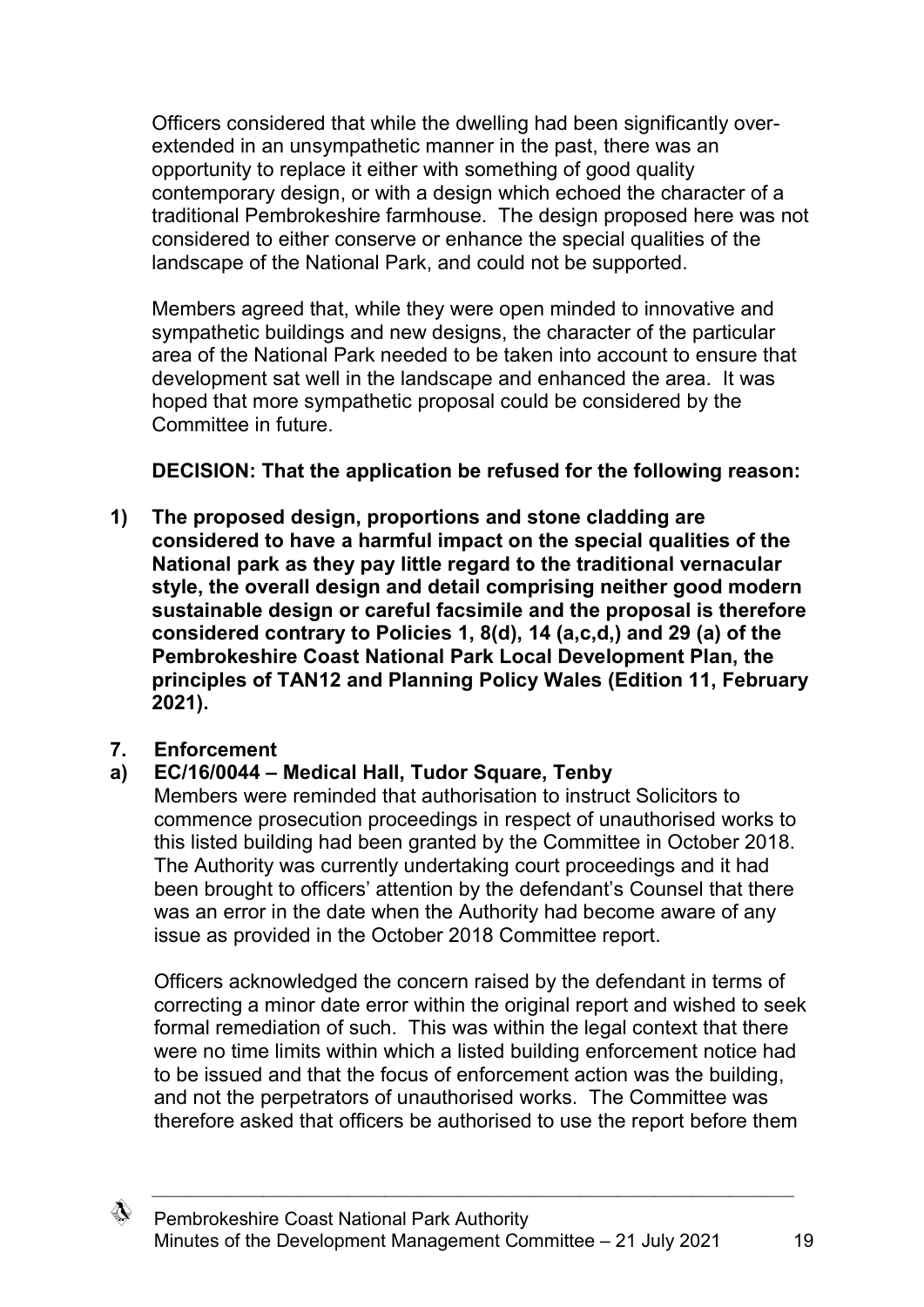as an addendum to the original report of 17 October 2018, clarifying the narrative in terms of when issues of unauthorised works arose.

One Member questioned why details of the ongoing court proceedings had not been supplied, providing the Committee with a more balanced picture on which to take a decision, and whether proceeding with the action was proportionate and cost effective. He believed that doing so could make the building not fit for purpose and jeopardise a sustainable business on Tenby High Street and that prosecution would be disproportionate.

The Solicitor advised that the recent court hearing had been a preliminary one dealing with procedural matters rather than the substantive merits of the prosecution. He advised that there had been discussions about how the situation could and should be resolved at that hearing and that there had also been discussions with the owner as to rectification works that would respect the listed building whilst allowing him to continue to trade from the building. The Director of Planning and Park Direction added that the owner had recently submitted an application to rectify the breaches identified, however this was currently invalid. Further advice had been provided, and if it was validated before case was due in court again, the situation would be reviewed.

Other Members considered that unacceptable works to a unique listed building should not be accepted. They noted that officers had tried to work with the relevant individuals to resolve the situation, however so far this had not been achieved and it was therefore appropriate that steps were continued to ensure that the listed building enforcement notice was complied with.

It was **resolved** that the Chief Executive/Director of Planning and Park Direction/ Development Management Team Leader be authorised to utilise the report in respect of unauthorised works to Medical Hall, Tudor Square Tenby as an addendum to the original report of 17<sup>th</sup> October 2018, clarifying the narrative in terms of when issues of unauthorised works arose.

## **b) EC19/0020 – Land adjacent Castle Hill, Newport**

Members were reminded that an Enforcement Notice had been issued by the Authority on 15 July 2019 relating to the material change of use of land from agriculture to a mixed use for agriculture and residential by the siting and use of two caravans to provide living accommodation and the storage of a camper van. The Enforcement Notice had not been complied with in the period specified on the Notice and at the meeting of the Committee held on 2 September 2020, authorisation was given to instruct Solicitors to commence prosecution proceedings in the

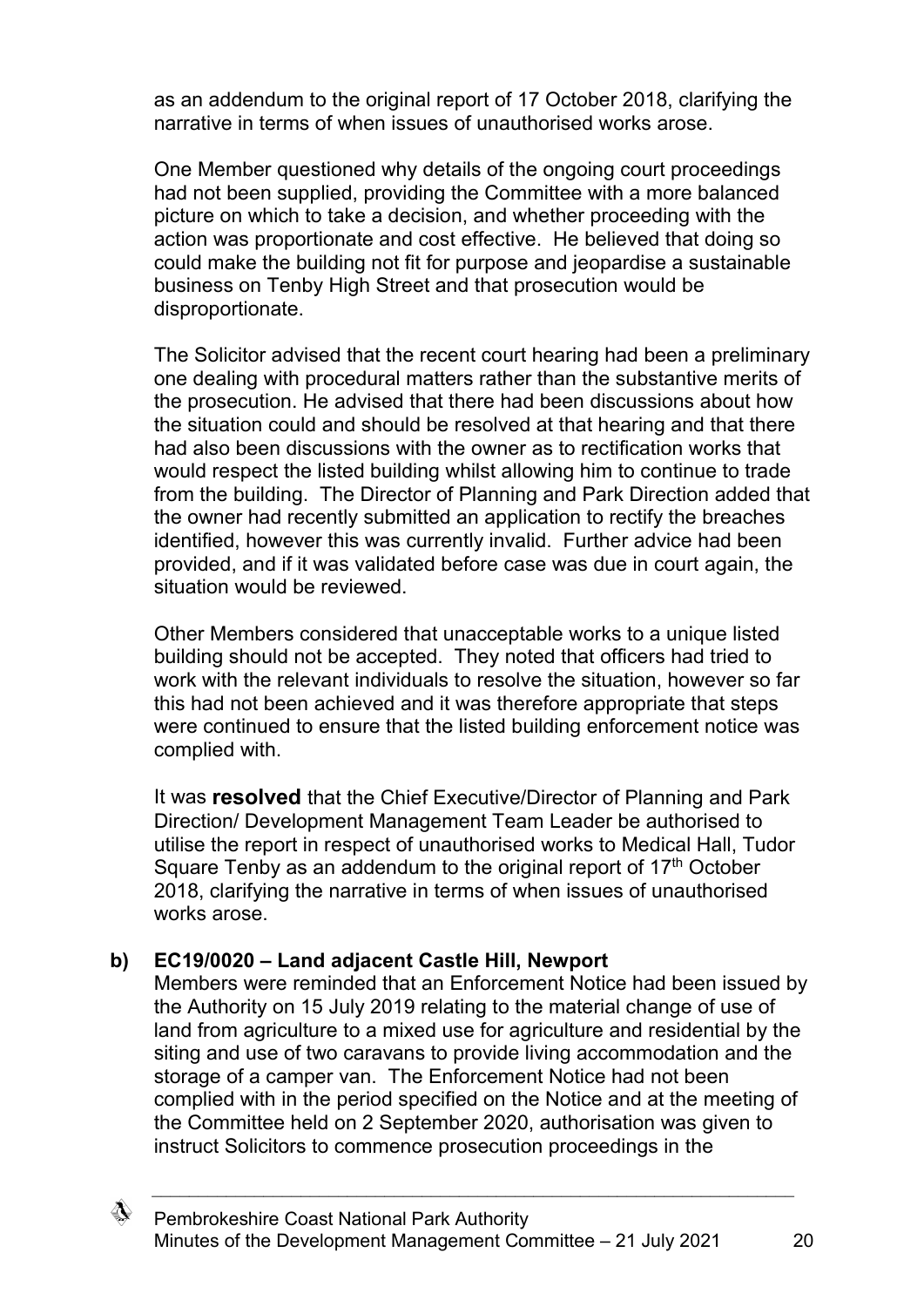Magistrates Court for non-compliance with the Enforcement Notice if the caravans had not been removed by the end of September 2020.

A site inspection had been carried out by officers in October 2020 and it was evident that although one of the caravans had been removed completely, the Enforcement Notice had not be complied with in its entirety as another caravan had been relocated within an adjoining field still encompassed by the Notice. An email had been received in February 2021 advising that the caravan had been removed.

Complaints had continued to be received from members of the public regarding the siting of caravan on the land, and noting that all the caravans had since been re-sited within the land affected by the Enforcement Notice.

The landowner had reasserted her claim that her use of the land for the siting of the caravans was agricultural use in accordance with 'permitted development' rights under Part 5 of the Town and Country Planning (General Permitted Development) Order 1995. The report advised that whether her use did accord with permitted development rights had been considered by the Inspector in an appeal against the Enforcement Notice and it had been concluded that her use was not in such accordance. No further evidence as to how her use may have been in accordance with those permitted development rights had been forthcoming, despite repeated requests.

The siting of the caravan by the owner of the land remained in breach of the Enforcement Notice which remained extant and as a result a criminal offence had been committed under section 179(29) of the Town and Country Planning Act 1990. Prosecution as a means of remedying this breach of planning control and its harmful impact was therefore required.

It was **resolved** that the Chief Executive/Director of Planning and Park Direction/Development Management Team Leader be authorised to instruct Solicitors to commence prosecution proceedings in the Magistrates Court concerning the siting of the caravans on land adjacent to Castle Hill, Newport in breach of the Enforcement Notice.

#### **8. Appeals**

The Development Management Team Leader reported on 4 appeals (against planning decisions made by the Authority) that were currently lodged with the Welsh Government, and detailed which stage of the appeal process had been reached to date in every case.

It was reported that the appeal in respect of NP/19/0522/FUL at Buttyland Caravan and Camping Park Manorbier had been allowed and the